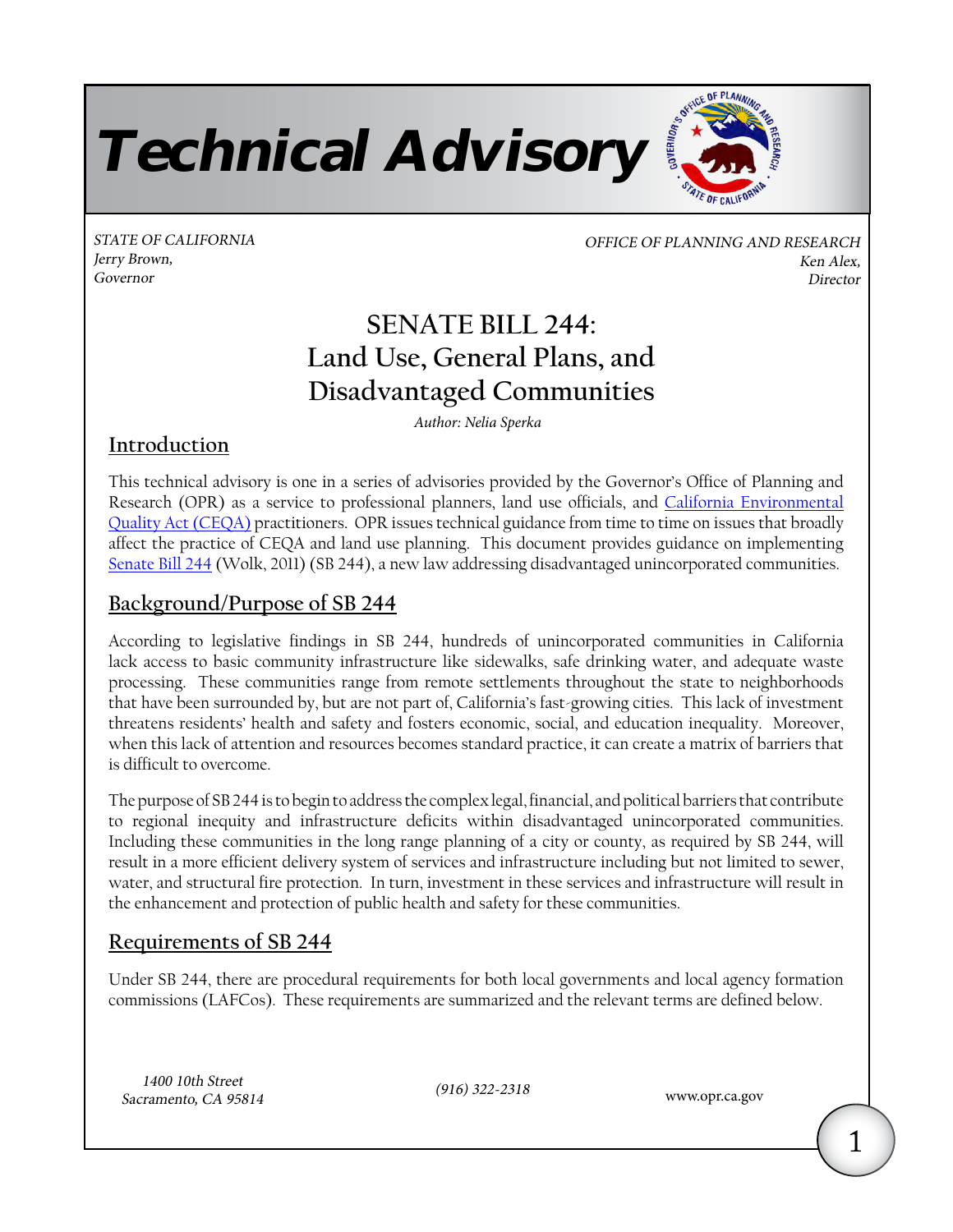### **Requirements for Local Agency Formation Commissions (LAFCos)**

SB 244 requires LAFCos to make determinations regarding "disadvantaged unincorporated communities," A "disadvantaged community" is defined as a community with an annual median household income that is less than 80 percent of the statewide annual median household income (Water Code Section 79505.5). Disadvantaged unincorporated communities (DUCs) are defined as "a territory that constitutes all or a portion of a "disadvantaged community" including 12 or more registered voters or some other standard as determined by the commission.

The bill affects LAFCo's operations in three areas:

- 1. Municipal Service Reviews (MSR) Determinations
- 2. Sphere of Influence (SOI) updates on or after July 1, 2012
- 3. Annexation approval restrictions of territory adjacent to DUCs

### Municipal Service Reviews

The [Cortese-Knox-Hertzberg](https://www.google.com/url?q=http://opr.ca.gov/docs/Cortese-Knox-Hertzberg-Act.pdf&sa=U&ei=VUjOT7bLCaOJmQWfn5CQCg&ved=0CAUQFjAA&client=internal-uds-cse&usg=AFQjCNGuF2Rk97loKtqLzwHyw0Zc9WHi5A) Act of 2000 requires a local agency formation commission to develop and determine the sphere of influence of each local governmental agency in the county or other area designated by the commission. It also requires the LAFCos to prepare a municipal service review (MSR), which is a written statement of the commission's determinations with respect to the growth and population projections for the affected area and the present and planned capacity of public facilities and adequacy of public services, financial ability to provide services, opportunities for shared facilities, and accountability for community service needs.

Government Code (GC) Section 56430, as amended by SB 244, now requires LAFCos to include in the MSR a description of the "location and characteristics of any disadvantaged unincorporated communities within or contiguous to the sphere of influence." (Gov. Code,  $\$$  56430(a)(2).) The MSR must also contain specific written determinations on infrastructure needs or deficiencies related to public facilities and services, including but not limited to sewer, water, and fire protection services in any disadvantaged unincorporated communities within or contiguous to the sphere of influence of a city or special district that provides those services.

### Sphere of Influence Updates

In addition to the new requirements for MSRs, GC Section 56425 also requires commissions on or after July 1, 2012, to adopt additional determinations for an update of a sphere of influence (SOI) of a city or special district that provides public facilities and services related to sewer, water, and fire protection. The commission must make determinations regarding the present and probable need for those public facilities and services in any DUCs within the existing sphere of influence.

### CEQA Compliance for LAFCos

In order for CEQA requirements to apply to an activity, that activity must be considered a "project" under CEQA. (State CEQA Guidelines § 15378.) The main question that the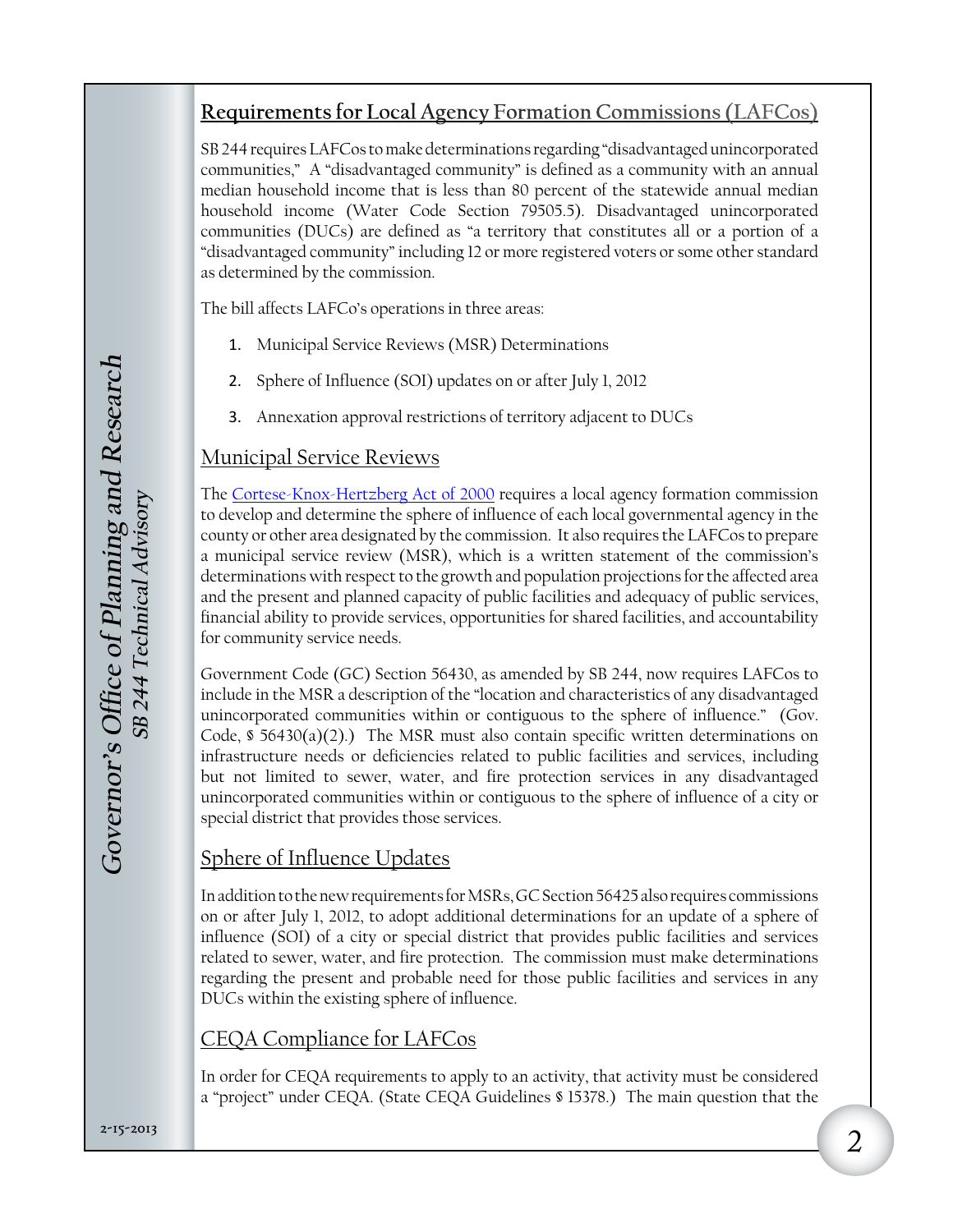LAFCo must consider is whether its action may have a potential to cause significant environmental impacts, either directly or indirectly. Adoption of MSRs may meet this test if the action could influence future growth patterns or otherwise affect land use in a way that impacts the environment. This action may include the proposed construction of new or upgraded infrastructure for disadvantaged communities.

MSRs are intended to support SOI updates, which may include expansions or reductions in SOI boundaries, the creation of new SOIs, or SOIs amendments that trigger a need to update the pertinent SOI. In some cases, an MSR, and its required determinations including those required by SB 244, will provide policy guidance for future LAFCo decisions that may direct or affect the location and pattern of growth. Because of the nature of the analysis required, MSRs may be perceived or interpreted by some as the first step in creating, updating or amending SOIs or initiating other government organizations or reorganizations. In other cases, MSRs may actually be an integral part of a larger project. MSRs may frequently be triggered by pending applications to LAFCo for SOI amendments, or for annexations that cannot proceed without an SOI update.

 complying with CEQA while the LAFCo would be the "responsible agency." The lead agency, whether it To ensure compliance with CEQA, and avoid unnecessary legal challenges, OPR recommends that LAFCos consider MSRs as projects subject to CEQA where such reviews provide policy guidance regarding the location and pattern of future growth. In such cases, LAFCo would be the "lead agency" responsible for complying with CEQA because it is the entity with the principal responsibility for approving or carrying out the MSR (i.e., the project) (Public Resources Code §21067). If an MSR is prepared in conjunction with a local agency's application for an SOI update, the local agency would be the "lead agency" responsible for is the local agency or the LAFCo, must ensure that all required elements of the CEQA review process are conducted consistent with the requirements of CEQA and their own adopted CEQA procedures.

### Annexation Approval Restrictions

GC Section 56375 also imposes new restrictions on approval of city annexations greater than 10 acres, or as determined by commission policy, where there is a DUC contiguous to the area of the proposed annexation. The commission is prohibited from approving such an annexation unless an application to annex the DUC has also been filed. However, there are two exceptions to the requirement to file an application to annex a contiguous DUC:

- 1. An application to annex the DUC has been filed in the past five years
- 2. The commission finds, based upon *written evidence*, that a majority of registered voters within the affected territory are opposed to annexation.

The statute does not define the phrase "written evidence." A number of LAFCOs throughout the state have established policy that defines "written evidence." For example, both Sonoma and Tulare Counties have determined that "written evidence" may be in the form of annexation survey results.

Results from annexation surveys can vary depending on the format, content and methodology used to conduct the survey. For example, Riverside LAFCo has determined that "written evidence" can be either a petition signed by a majority of registered voters residing within the disadvantaged unincorporated community, or a scientific survey conducted by an academic institution or professional polling company. A petition or scientific survey, if not available to residents in their native language, may produce results that do not reflect true community sentiment. To effectuate the purpose of the statute, OPR recommends that LAFCOs conduct the survey in both English and the language spoken by a substantial number of non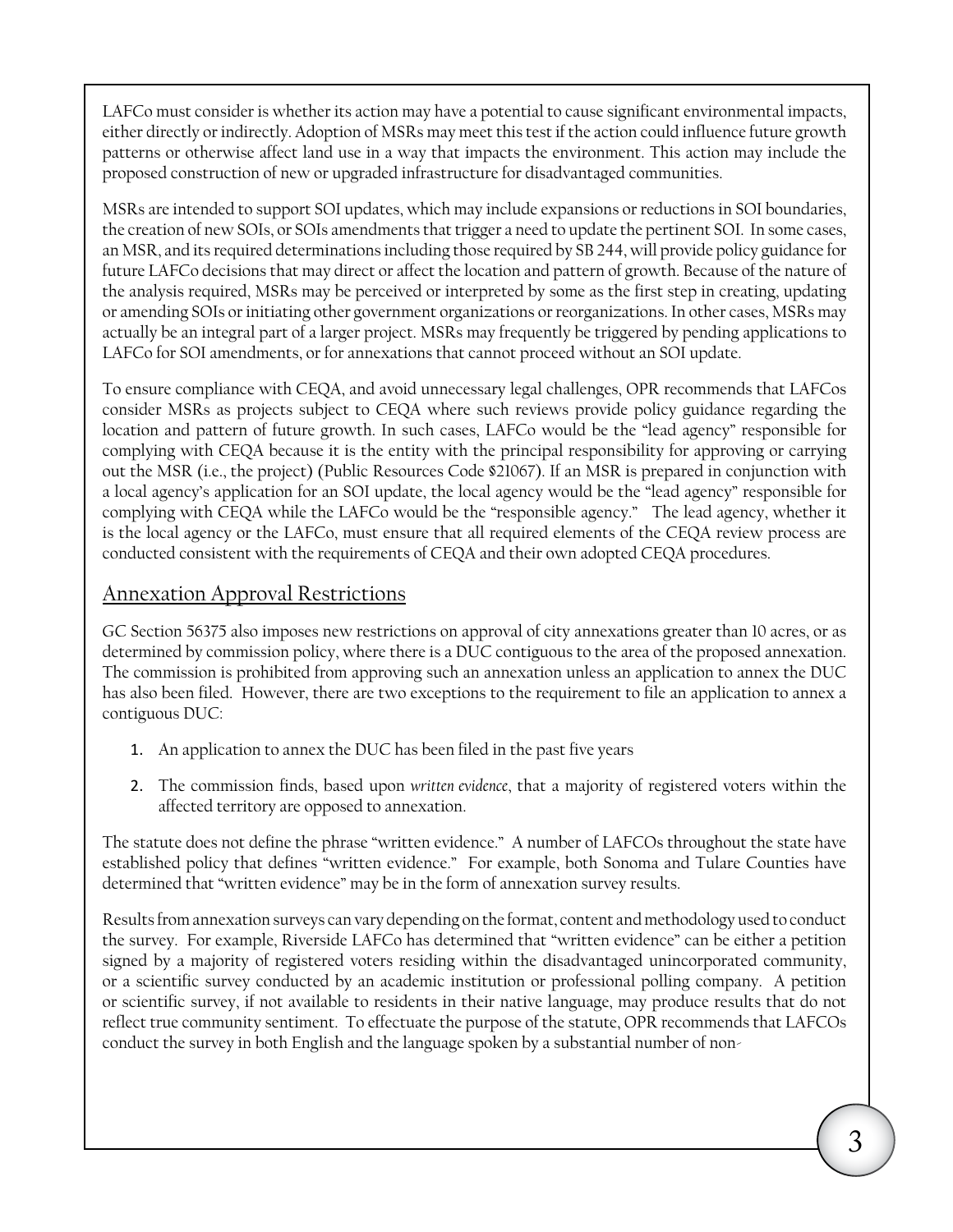English speakers.<sup>1</sup> Furthermore, commissions should ensure that questions focus on the annexation in question.

When drafting cover letters, surveys or any additional documents pertaining to the annexation, OPR encourages commissions to use unbiased language to convey information about the proposed annexation and its potential impact on the affected community. In addition, documents used to obtain written evidence and that are distributed to the public should remain fact based, neutral and written in an accessible format that can be understood by an educationally and culturally diverse audience.

### Residents and Registered Voters

SB 244 states that a required annexation can be exempted if the commission "finds, based upon written evidence, that a majority of the residents within the affected territory are opposed to annexation" (GC Section  $56375(a)(8)(B)(ii)$ ). While the statute references "residents," other relevant California Government Code sections refer to "registered voters who reside within the area" or "property owners" rather than "residents" for purposes of approving or protesting an annexation (GC Sections 57075-57090). Some local commissions have proposed policies to establish consistency between these Government Code Sections. Tulare LAFCo, for example, proposed a policy that would use" residents, registered voters, and property owners." Other commissions have also indicated using "registered voters" for purposes of written evidence, including Riverside LAFCo. In order to be consistent with current statutory protest policies, OPR recommends that commissions gather written evidence from residents, registered voters and property owners.

#### **Residents and Registered Voters**

 Code Sections. Tulare LAFCO, for example, proposed a policy that would use" residents, SB 244 states that a required annexation can be exempted if the commission "finds, based upon written evidence, that a majority of the residents within the affected territory are opposed to annexation" (GC Section  $56375(a)(8)(B)(ii)$ ). While the statute references "residents", other relevant California Government Code sections refer to "registered voters who reside within the area" or "property owners" rather than "residents" for purposes of approving or protesting an annexation (GC Sections 57075-57090). Some local commissions have proposed policies to establish consistency between these Government registered voters, and property owners." Other commissions have also indicated using "registered voters" for purposes of written evidence, including Riverside LAFCO. In order to be consistent with current statutory protest policies, OPR recommends that commissions gather written evidence from residents, registered voters and property owners.

In some contexts involving state agencies, state law defines "substantial number" to mean over 5 percent of the service population. (See, e.g., Gov. Code § 7296.2.) For additional information about federal and state requirements governing language access, see "Language Access Laws and Legal Issues: A Local Official's Guide," Institute for Local Government, 2011, available online at: [http://www.ca-ilg.org/sites/main/files/file-attachments/resources\\_\\_](http://www.ca-ilg.org/sites/main/files/file-attachments/resources__Language_Access_Guide_formatted_9-27-11_0.pdf) Language Access Guide formatted 9-27-11 0.pdf. 1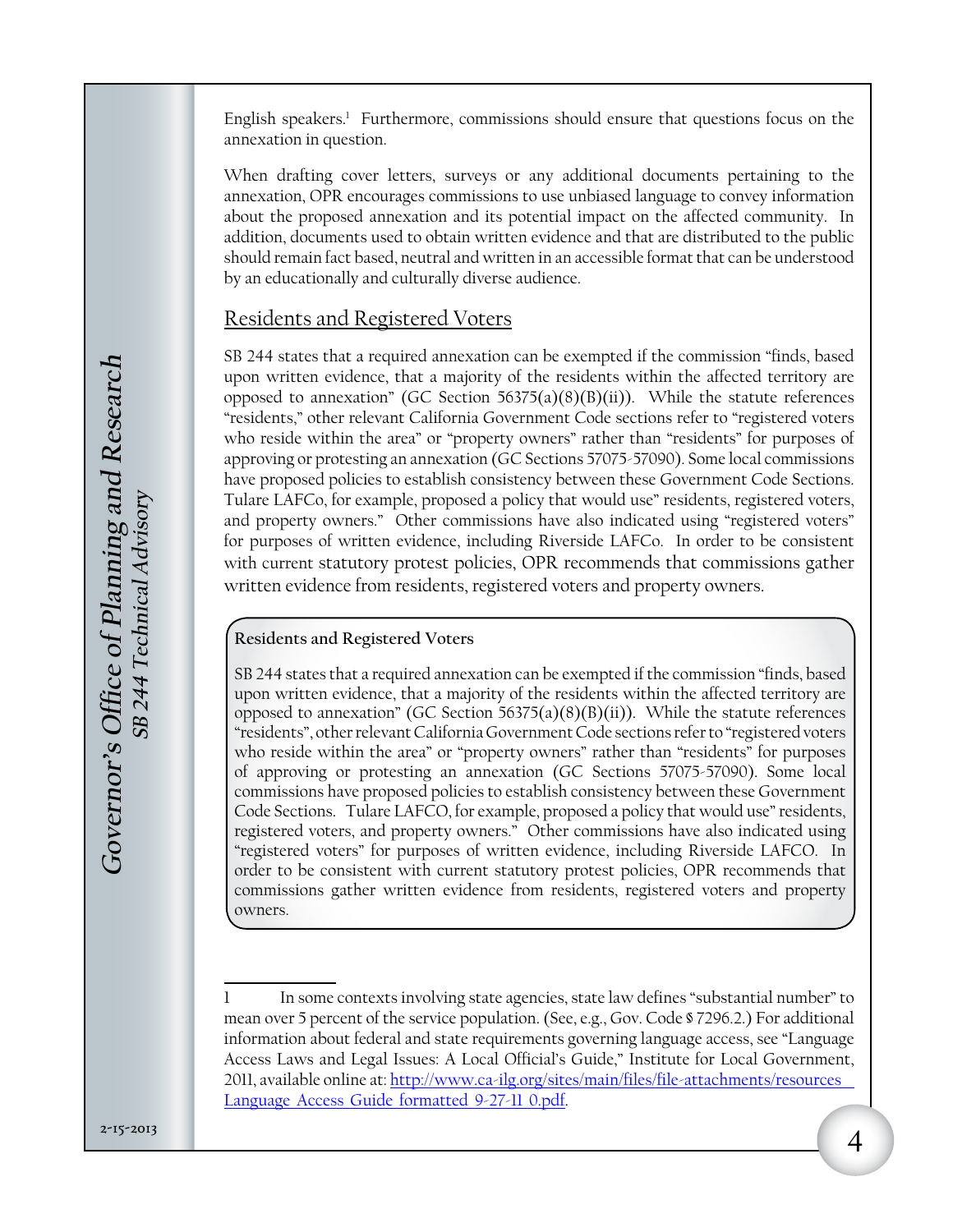### Requirements for Local Governments

SB 244 also includes requirements for cities and counties. On or before the next adoption of its housing element, GC Section 65302.10.(a) requires that each city and county review and update the land use element of its general plan, based on available data, including, but not limited to, the data and analysis developed pursuant to Section 56430, of unincorporated island, fringe, or legacy communities inside or near its boundaries. The updated land use element shall include the following criteria. Please note that these requirements and definitions are independent of the new requirements and definitions related to the Cortese-Knox-Hertzberg Act of 2000 described above.

- Cities must identify and describe each "island community" or "fringe community," as defined, that exist within that city's sphere of influence that is a disadvantaged unincorporated community. (GC Section 65302.10.(a))
- Counties must identify and describe each legacy community, as defined, within the boundaries of a county that is a disadvantaged unincorporated community, but not including any area within the sphere of influence of a city. (GC Section 65302.10.(a))
- • Cities and counties must include an analysis of water, wastewater, stormwater drainage, and structural fire protection needs or deficiencies for each of the identified communities in the land use element. (GC Section 65302.10.(a))
- • Cities and counties must include an analysis in the land use element of potential funding mechanisms that could make the extension of services and facilities to identified communities financially feasible. (GC Section 65302.10.(a))

Cities and counties are not required to analyze or update their Land Use and Housing Elements as provided in SB 244 if: 1) the aforementioned communities are not present; or 2) if present, the communities are not defined as disadvantaged communities based on the analysis of the data available through the U.S. Census Bureau, Department of Finance, California Franchise Tax Board, or determined by LAFCo.

The following terms have the following meanings as they relate to the long range planning requirements of cities and counties under GC Section [65302.10](https://65302.10) (a):

- "Community" means an inhabited area within a city or county that is comprised of no less than 10 dwellings adjacent or in close proximity to one another.
- • "Disadvantaged unincorporated community" means a fringe, island, or legacy community in which the median household income is 80 percent or less than the statewide median household income.
- • "Island community" means any inhabited and unincorporated territory that is surrounded or substantially surrounded by one or more cities or by one or more cities and a county boundary or the Pacific Ocean.
- • "Fringe community" means any inhabited and unincorporated territory that is within a city's sphere of influence.
- • "Legacy community" means a geographically isolated community that is inhabited and has existed for at least 50 years.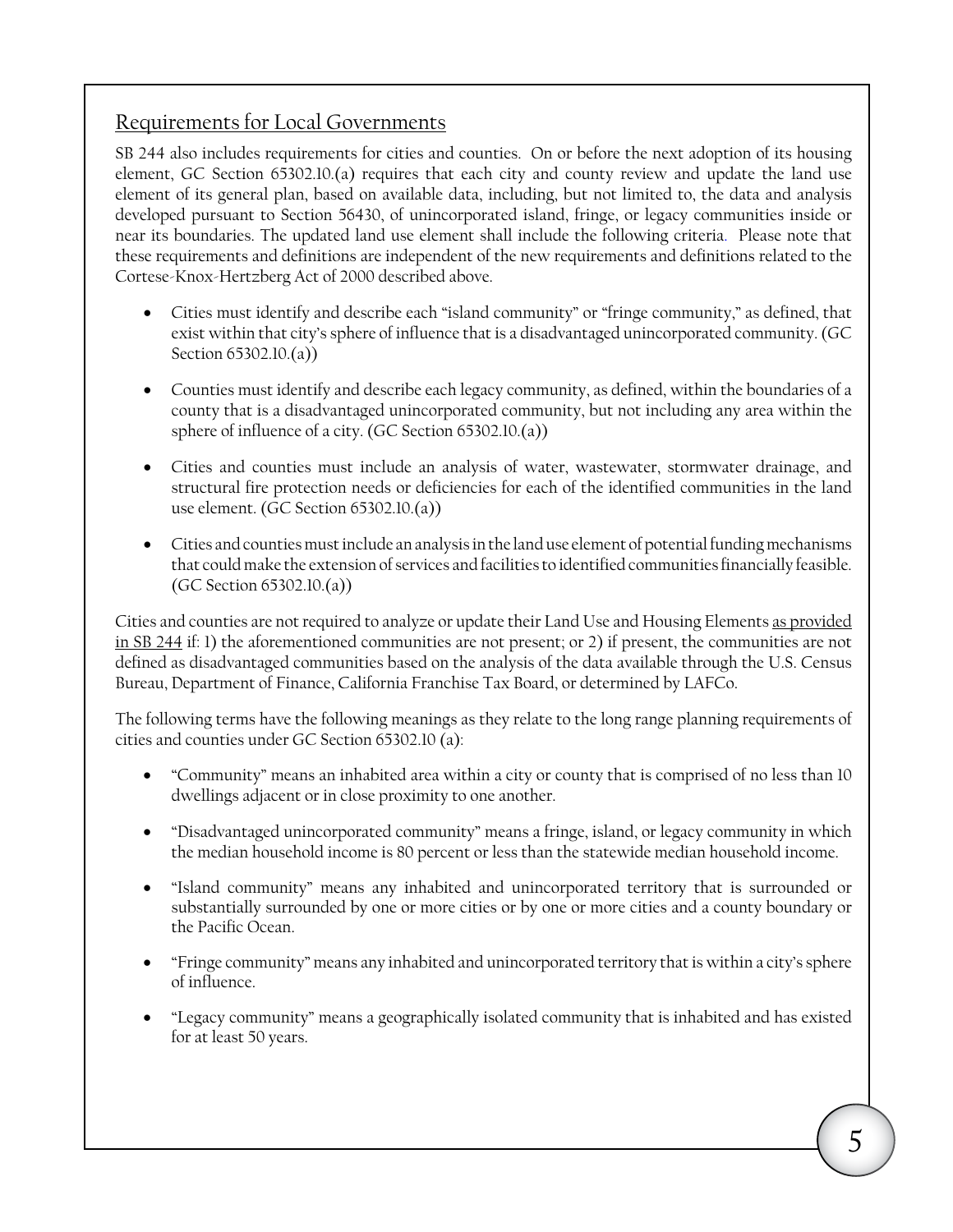

**Local Discretion and Spirit and Intent of SB 244** 

While SB 244 allows some discretion for commissions to draft alternative policies such policies must be consistent with the spirit and intent of SB 244. For example, SB 244 defines "inhabited area" as an area where 12 or more registered voters reside (Government Code Section 56046). However, LAFCOs may also redefine "inhabited area" as determined by local commission policy. LAFCo policies that increase the residency threshold have the potential to eliminate many mobile home communities that are both within and beyond spheres of influence of cities and, thus, perpetuate their exclusion from planning processes and basic municipal services. For this term and other terms lacking statutory guidance, OPR recommends that any alternative definition and/or policy conform to the intent of SB244 to remedy the exclusion of communities from planning processes and critical municipal services.

### Identifying Communities and Disadvantaged Unincorporated Communities

The first task in the implementation of SB 244 is the identification of communities and disadvantaged unincorporated communities. As noted above, the statute specifically refers to income, population size and special relationship to other communities in the definition of disadvantaged unincorporated communities. To fully effectuate the purpose of SB 244, however, OPR encourages local governments to review a broader range of data sources. Potential data sources are described below.

One source of data about unincorporated communities is the US Census Bureau, which calls unincorporated communities "Census Designated Places" (CDP). The US Census Bureau defines Census Designated Places as: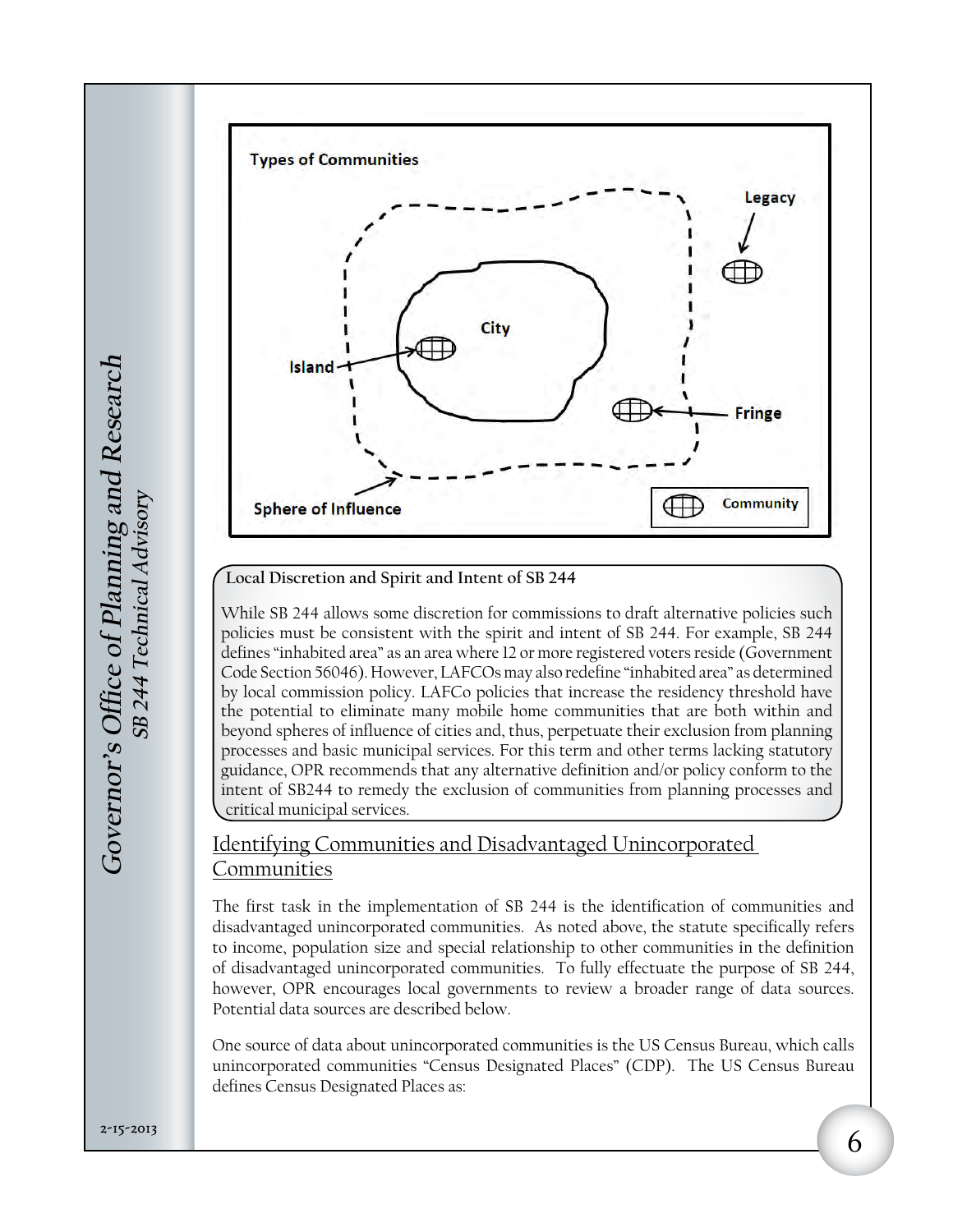*"the statistical counterparts of incorporated places, and are delineated to provide data for settled concentrations of population that are identifiable by name but are not legally incorporated under the laws of the state in which they are located.* 

as disadvantaged unincorporated communities.<sup>2</sup> Therefore, while CDP data is one useful source of data, While the 2000 Census identified 3.6 million people in 598 CDPs, in that same year, nearly 2.8 million people lived in unincorporated areas that were not defined as CDPs but that arguably should be defined OPR suggests that local governments treat it as only one of a combination of data sources to identify and characterize disadvantaged unincorporated communities in a given area.

In addition to CDPs, OPR recommends that local government review income data generated by the [Department of Finance](http://www.dof.ca.gov/) and [California Franchise Tax Board](https://www.ftb.ca.gov/index.shtml?disabled=true). To the extent that they have been conducted, OPR also encourages cities and counties to review income surveys developed by academic research institutions, local government agencies such as local public health departments, or community-serving notfor-profit organizations.

Along with these data sources, OPR recommends that cities and counties do additional analyses to identify specific communities within large geographic areas. Because economic data, outside of more densely populated areas, is aggregated over large geographies, it fails to pick up specific communities within the boundaries of, for example, a census tract or ZIP code. PolicyLink, in collaboration with California Rural Legal Assistance, Inc. and California Rural Legal Assistance Foundation, has developed a methodology that employs a parcel density analysis, in combination with economic data to identify specific communities that would otherwise be masked by the data. A description of the methodology is provided in the insert on this page.

Finally, OPR recommends that local government consult with community-serving government and nongovernment organizations that may have knowledge about the existence of disadvantaged unincorporated communities. These organizations include: local departments of public health and health services agencies, legal service organizations, local community service providers, churches, community clinics, local research institutions, and other nonprofit organizations serving low-income communities.

#### *Fringe, Island, and Legacy Communities*

GC Section [65302.10](https://65302.10) provides definitions of fringe, island, and legacy communities. However, certain terms within those definitions can be interpreted differently based on local context. For example, terms such as "substantially surrounded" or "close proximity" can differ greatly between rural and urban communities. Therefore, OPR recommends that, prior to identifying these communities in the land use element, cities and counties consult local LAFCo policies, if adopted, that may provided further definition.

 2 Through extensive efforts to identify and map disadvantaged communities in the San Joaquin Valley Region and in Riverside County, the [Community Equity Initiative](http://www.crla.org/community-equity-initiative) found that limiting data to CDPs fails to capture many, if not most, of these communities SB 244 seeks to identify and bring into the processes. (PolicyLink and California Rural Legal Assistance (2011). *Community Equity Initiative: A Collaborative for Change.*) *[http://www.policylink.org/atf/cf/%7B97c6d565-bb43-406d-a6d5-eca3bbf35af0%7D/CEI\\_FINAL.PDF](http://www.policylink.org/atf/cf/%7B97c6d565-bb43-406d-a6d5-eca3bbf35af0%7D/CEI_FINAL.PDF)*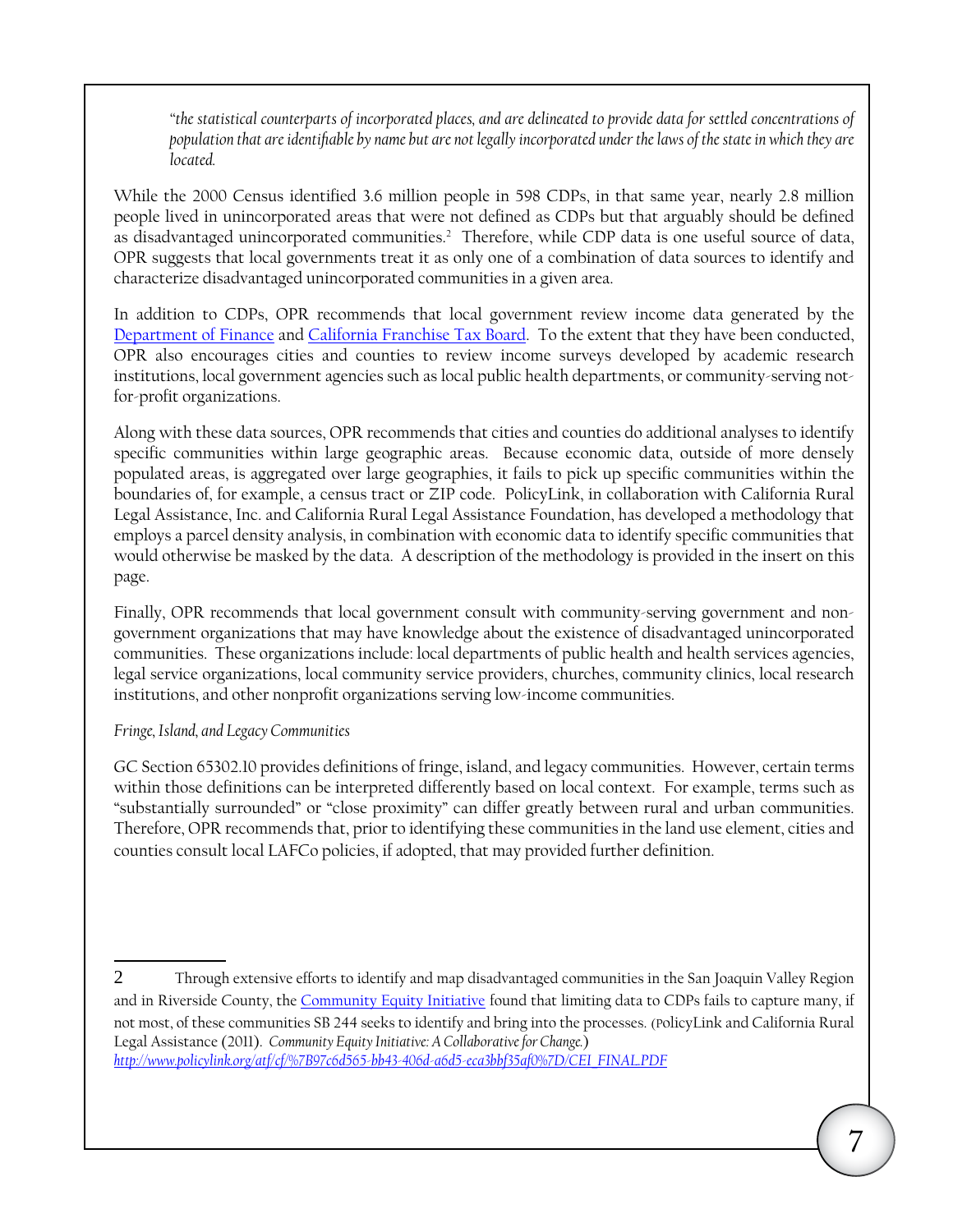#### **Limitations of Census Designated Places**

There are a variety of reasons that the data from Census Designated Places (CDP), when used alone, does not sufficiently capture the communities SB 244 seeks to serve. First, while the US Census Bureau works hard to create CDP boundaries that reflect the reality of communities on the ground, additional analysis may be required. For example, the 2000 Census data for the CDP of Fairmead in Madera County includes both the low-income community of Fairmead as well as a neighboring community with a significantly higher median household income. CDP data masks this income difference. Another challenge with the CDP data is that as the US Census Bureau has moved the collection of economic data to the American Community Survey, the margin of error has become quite large. In fact, in some communities, the margin of error can be as great as the value associated with median income for the community itself. For example, for the community of Tooleville in Tulare County, the Census data between 2006 and 2010 show that the median household income is \$43,977 with a margin of error estimate at +/- \$101,562.

While CDP data is useful, OPR recognizes that the CDP data is limited and, therefore, recommends that it should be only one of several metrics used by local government to identify and characterize the disadvantaged unincorporated communities in a given area.

### Land Use Element Update

GC Section 65302.10.(a) requires each city and county to review and update the land use element of its general plan to include an analysis of water, wastewater, stormwater drainage, and structural fire protection needs or deficiencies for each of the identified communities. This update is to be completed on or before the next adoption of its housing element.

Current OPR *[General Plan Guidelines](http://www.opr.ca.gov/s_generalplanguidelines.php)* (2003) include recommended methods pertaining to the assessment of a city or county's physical infrastructure. To analyze the service needs or deficiencies for the identified communities, OPR has identified methods from the *General Plan Guidelines* thatcorrespond with the requirements of SB 244. These recommended methods are as follows:

- Coordinate with the Local Agency Formation Commission (LAFCo) to incorporate the information contained in the Municipal Service Review into the infrastructure needs of the identified communities
- Map the location of existing infrastructure elements including, but not limited to fire stations, sewer trunk lines, and drainage systems
- Conduct an assessment of the capacity and availability of the physical infrastructure necessary to support the existing and proposed land uses in the identified community
- Consult with affected public utilities and special districts, if any, for information on the location and capacity of their facilities to determine the ability and the timing of facility expansion for infrastructure improvements for the identified community
- Review regional and state transportation, air quality, and water quality plans and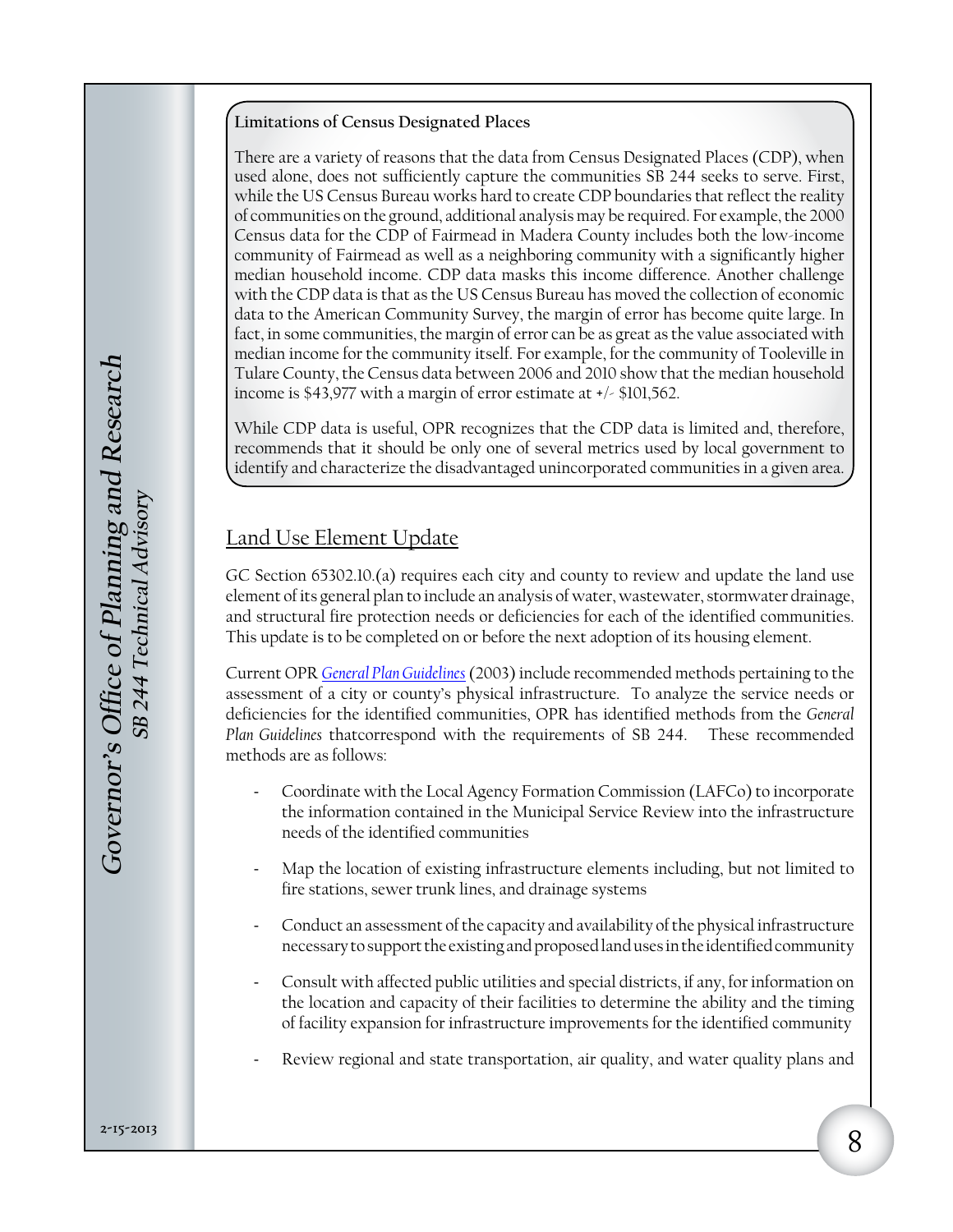regulations to consider whether any of these plans affect the future operation and expansion of public and private facilities

The general plan circulation element is required to describe the location and extent of existing and proposed local public utilities including water and wastewater infrastructure, and stormwater drainage systems and be correlated with the land use element (GC Section 65302(b)(1)). A general plan safety element must provide for the protection of the community from any unreasonable risk associated with the effects of wildland and urban fires (GC Section 65302(g)(1)). Each element of a general plan must be internally consistent, meaning that the information and policies in each element should complement each other. Cities and counties should be aware of the requirements for each element when preparing the SB 244 analysis of water, wastewater, stormwater drainage, and structural fire protection needs or deficiencies. The analysis must be consistent with the circulation element utility information and the safety element fire protection measures.

In addition to these recommendations, OPR suggests that cities or counties consider these issues identified in the optional capital improvements/public facilities element in the General Plan Guidelines when updating the land use element. Some of these issues may overlap the recommendations previously noted and should be addressed in the LAFCo Municipal Service Reviews. These issues are as follows:

- General distribution, location, and extent of existing and proposed infrastructure
	- o *Inventory existing water distribution and treatment facilities, wastewater collection and treatment facilities, and drainage facilities*
	- o *Analyze the projected demand for infrastructure and facilities*
	- o *Inventory the condition of existing infrastructure and analyze the estimated need for maintenance and improvements to meet the projected demand*
- General distribution, location, and extent of existing and proposed public facilities
	- o *Analyze the projected demand for public facilities*
	- o *Inventory the condition of existing facilities and analyze the estimated need for maintenance and improvements to meet projected demand*
- Plans of other entities that provide public services or facilities, including service capacities
	- o *Collect and review capital improvements and other plans of cities and counties, public utilities, water suppliers, special districts (e.g., fire protection, wastewater treatment, etc.) and other entities that may provide services*
- Schedule or timetable for improvements, expansion, and replacement of infrastructure and facilities
	- o *Identify needs of existing facilities*
	- o *Estimate demand for new facilities*
	- o *Review capital improvements programs, including those of other affected agencies*
- Consultation/coordination with other service providers and public utilities
	- o *Contact other service providers and public utilities regarding service capacities, planned expansion, financing, and other common interests*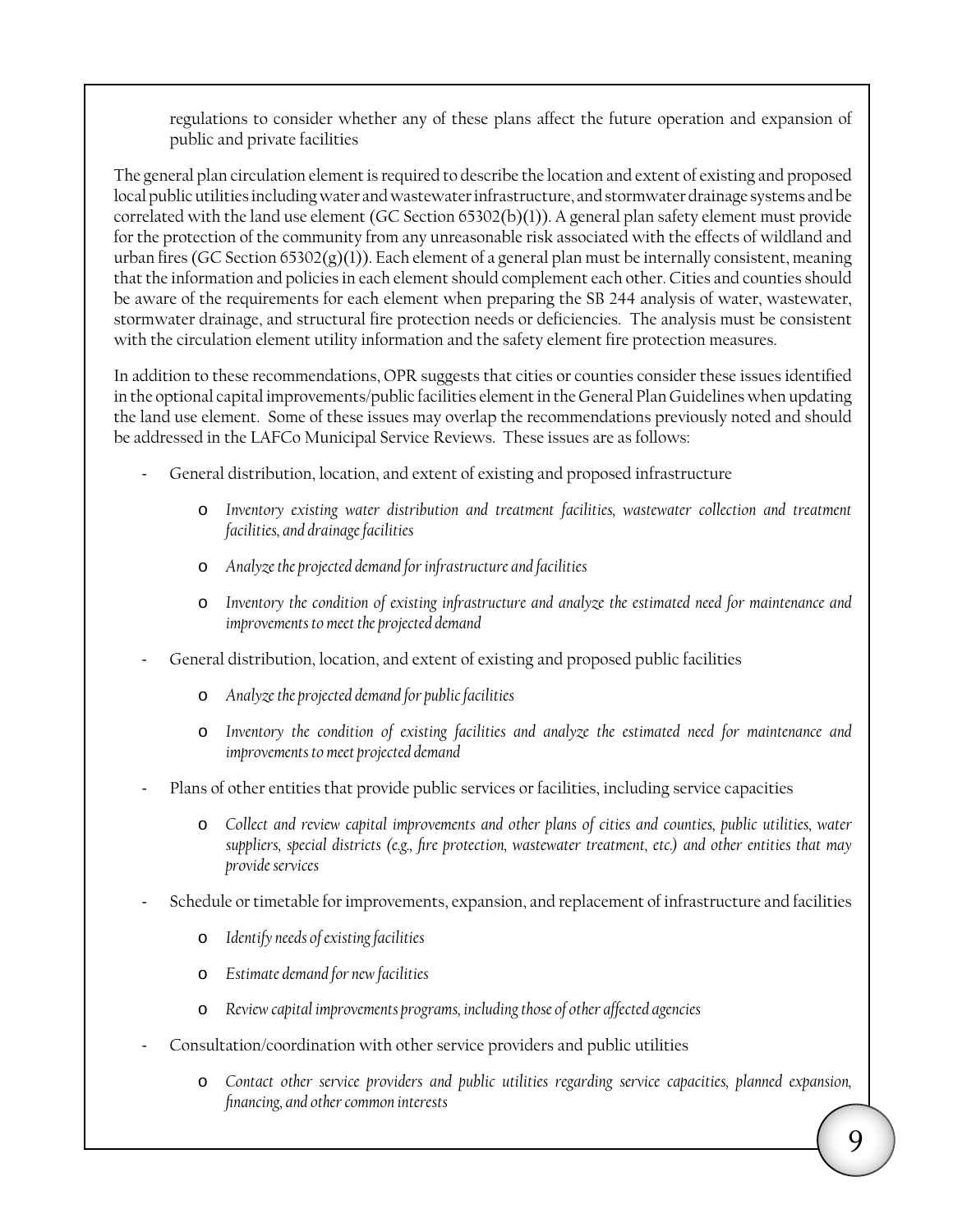OPR advises that the above-listed methods for analyses and information sources be used when updating the land use element to include an analysis of public infrastructure needs or deficiencies for each of the identified communities.

#### **Identifying Disadvantaged Unincorporated Communities**

In addition to publicly accessible income data and income surveys, OPR encourages cities and counties to do additional analyses to identify specific communities within large geographic areas. Because economic data, outside of more densely populated areas, is aggregated over large geographies, it fails to identify specific communities within the boundaries of, for example, a census tract or ZIP code. PolicyLink, in collaboration with California Rural Legal Assistance, Inc. and California Rural Legal Assistance Foundation, has developed a methodology that employs a parcel density analysis, in combination with economic data to identify specific communities in the eight-county San Joaquin Valley region that would otherwise be masked by the data. The data and methodology used in this project are described below:

Community Equity Initiative (CEI) used four basic types of data to identify these places:

Unincorporated Status: Boundary shape files from cities, counties, or from the Census were used to determine unincorporated status (all areas that are not within city limits).

Parcel Density: CEI focused on identifying places that are closely settled with a large number of homes, rather than very spread out rural communities. From publicly available sources, the outlines of parcels (land subdivided into lots) were gathered and the areas with a density of at least 250 parcels per square mile were identified. This density is comparable to the density of Census Designated Places.

Low-Income Unincorporated Communities: 2000 US Census block group data was used to identify these communities. Block groups where the median household income was less than 80 percent of the median household income of the state were selected. This is a benchmark used in several state-level infrastructure funding programs that target low income communities, including the Safe Drinking Water State Revolving Fund and the Storm Water Management Program. In 2000, the median household income of the state of California was \$47,493. Therefore, any Census block group with a median income of less than \$37,994 was included in the analysis.

Visual Inspection & Additional Filters: Land use was mapped to filter out agricultural land. Aerial photography and Google street view were used to verify that the places highlighted by the previous analysis were indeed underserved communities. This review revealed that some communities at the edge of cities had been "low-income" agricultural fields during the 1990 Census, but have since been developed. Identified communities less than 34 of an acre in size were also removed as they often contained only 1 or 2 houses, if any.

For a more detailed explanation of the data and methods used, please refer to the [Community Equity Initiative](http://www.crla.org/community-equity-initiative) website for technical appendices.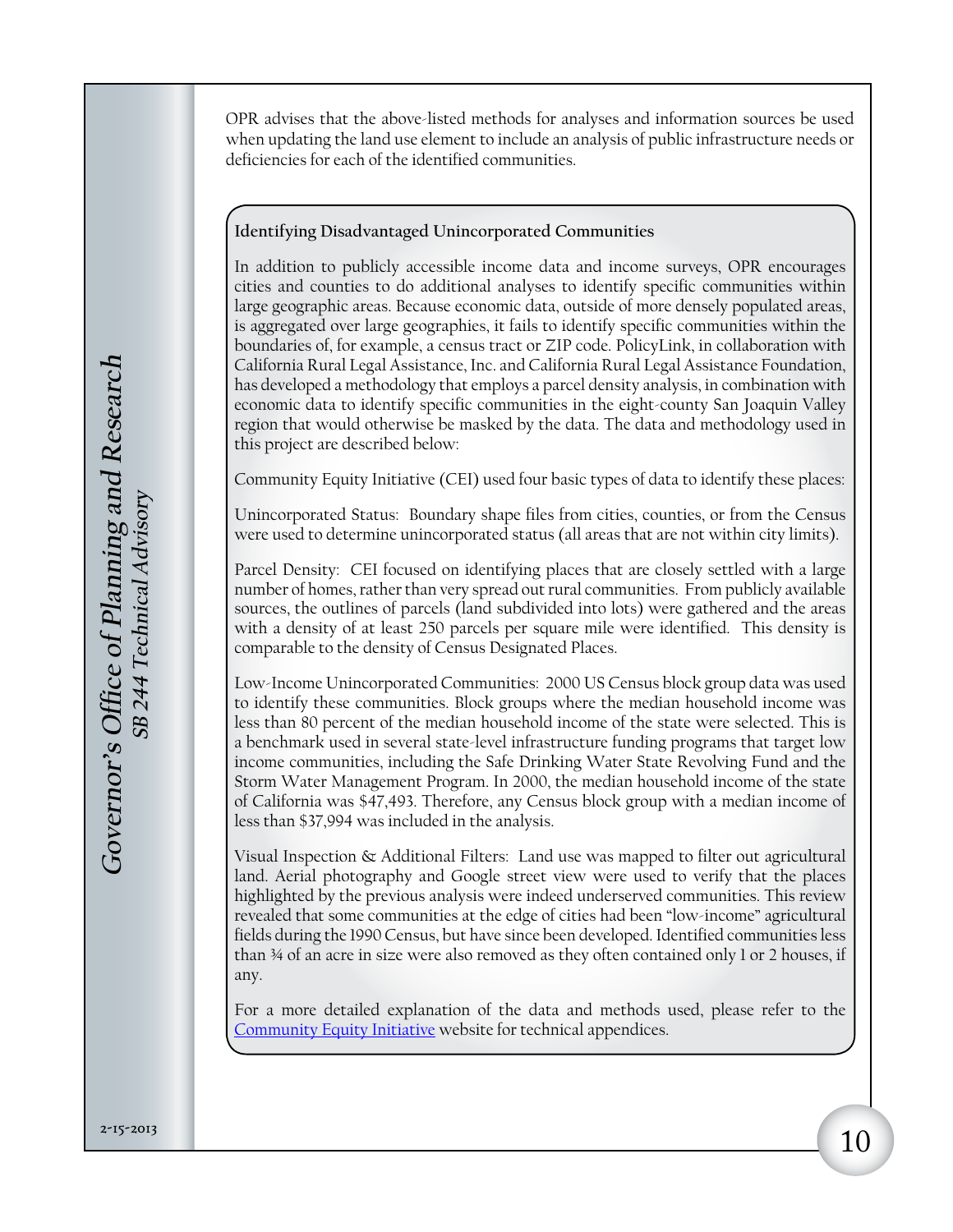### CEQA Compliance for Local Governments

Amending the general plan land use element, and any necessary associated elements or sections of the general plan, to comply with the requirements of SB 244 may be a "project" subject to the California Environmental Quality Act.

Each Lead Agency will need to determine if their approvals and actions associated with complying with the provisions of SB 244 are subject to CEQA and what level of CEQA analysis will be adequate. Cities that determine that there are no "island" or "fringe communities" within their sphere of influence may determine that making an associated finding is not a "project" subject to CEQA. Likewise, counties that determine that they do not contain "legacy communities" within their boundaries may determine that making the associated finding is not a project subject to CEQA.

For Lead Agencies that do identify "island," "fringe" and/or "legacy communities" and must include an analysis of water, wastewater, storm water drainage, and structural fire protection needs or deficiencies will need to determine what level of CEQA compliance is adequate for updating the land use and any other associated general plan elements that may require amendments. The level of CEQA analysis may vary depending on policies and already available information in current General Plans, analysis done in previous General Plan, Specific Plan, or other planning level CEQA documents.

Lead agencies should consider whether or not that analysis of infrastructure needs requires a discussion of growth inducing impacts. Jurisdictions that provide additional growth opportunities in and around island, fringe or legacy communities should consider the growth inducing impacts of providing infrastructure to serve existing needs as well as additional growth. Jurisdictions that are not planning for growth in or around such communities may want to "right size" the infrastructure so that only the needs of the existing communities can be met and to avoid any associated growth inducing impacts. Jurisdictions should carefully consider all aspects of providing infrastructure to such communities and provide adequate analysis of those needs in any CEQA documents.

### Analysis and Listing of Potential Funding Mechanisms

The final task in the implementation of GC Section [65302.10](https://65302.10) for cities or counties is the analysis of benefit assessment districts or other financing alternatives that could make the extension of services to identified communities financially feasible. Principal funding sources for local government infrastructure include taxes, benefit assessments, bonds, and exactions (including impact fees). For information regarding these funding sources, consult *General Plan Guidelines* (Pg 161).

In addition to the principal infrastructure funding mechanisms previously listed, there are funding opportunities for both infrastructure planning and implementation. The following discussion briefly describes some additional sources and includes a link to more information about each funding mechanism.

- *[California Department of Public Health Safe Drinking Water State Revolving Fund](http://www.cdph.ca.gov/services/funding/Pages/SRF.aspx)*

The California Department of Public Health (CDPH) provides funding through the Safe Drinking Water State Revolving Fund (SRF). The SRF provides low interest loans to fund public water system planning and infrastructure projects. Grant funding may be available to disadvantaged communities that are unable to afford loans. Emphasis is focused on projects that solve public health and significant compliance issues.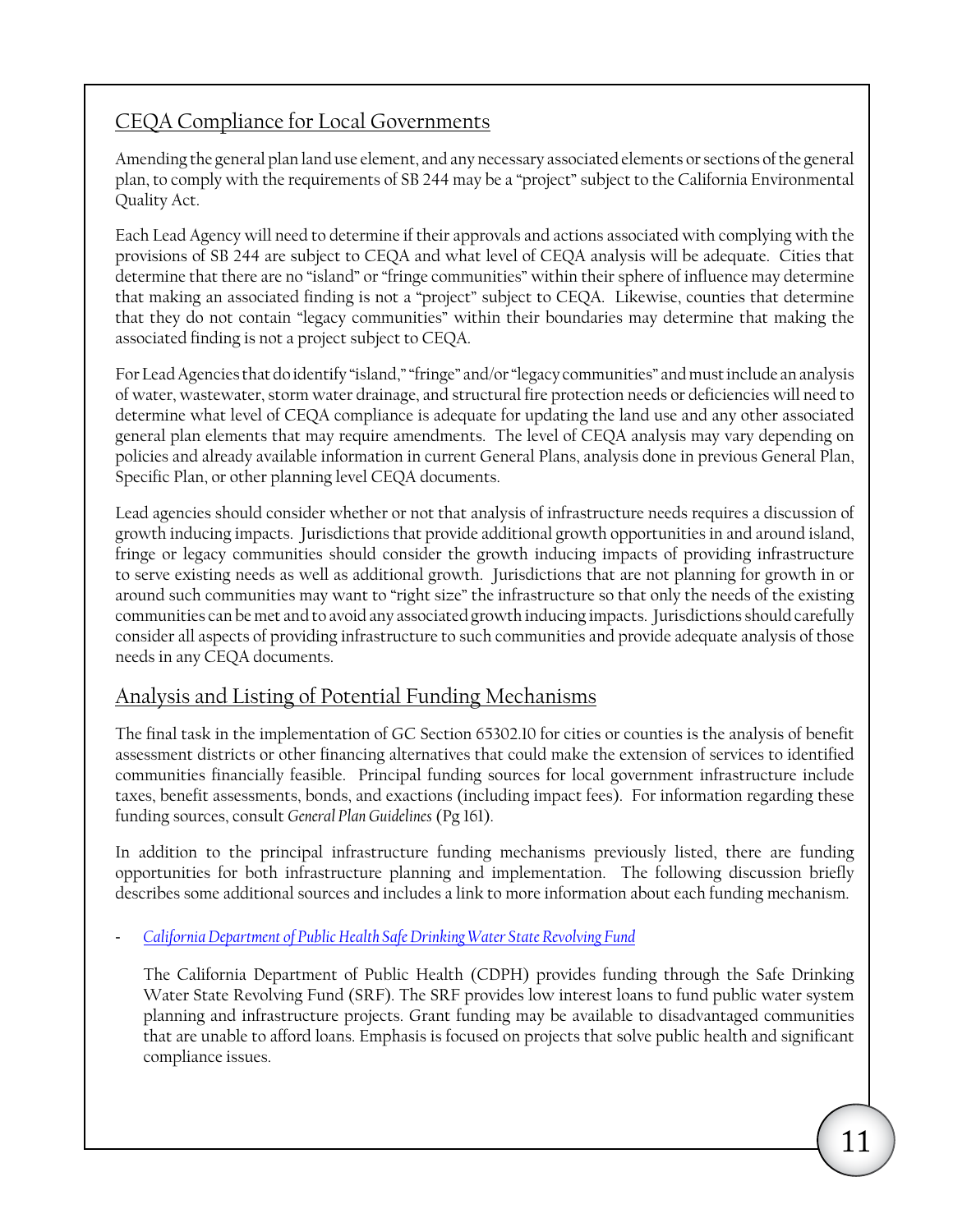- *[State Water Resources Control Board Revolving Fund Program](http://www.waterboards.ca.gov/water_issues/programs/grants_loans/srf/)*

The Federal Water Pollution Control Act (Clean Water Act or CWA), as amended in 1987, established the Clean Water State Revolving Fund (CWSRF) program. The CWSRF program offers low interest financing agreements for water quality projects. Annually, the program disburses between \$200 and \$300 million to eligible projects. Eligible projects include, but are not limited to:

- o Wastewater treatment
- o Local sewers
- o Sewer interceptors
- o Water reclamation facilities
- o Stormwater treatment
- o Expanded use projects
- *[State Water Resources Control Board Small Community Wastewater Grant Program](http://www.waterboards.ca.gov/water_issues/programs/grants_loans/)*

The Small Community Wastewater Grant (SCWG) Program provides grants for the planning, design, and construction of publicly-owned wastewater treatment and collection facilities to small communities (i.e., with a population of 20,000 persons, or less) with financial hardship (i.e., annual median household income [MHI] is 80 percent of the Statewide MHI, or less).

- *[Department of Water Resources Integrated Regional Water Management \(IRWM\) Grant Program](http://www.water.ca.gov/irwm/)*

Integrated Regional Water Management (IRWM) is a collaborative effort to manage all aspects of water resources in a region. IRWM crosses jurisdictional, watershed, and political boundaries; involves multiple agencies, stakeholders, individuals, and groups; and attempts to address the issues and differing perspectives of all the entities involved through mutually beneficial solutions. To access this program you must work through the IRWM that covers your [region.](http://www.water.ca.gov/irwm/integregio_fundingarea.cfm)

- *[Sustainable Communities Planning Grant and Incentive Program](http://www.sgc.ca.gov/planning_grants.html)*

On behalf of the Strategic Growth Council (SGC), the Department of Conservation manages competitive grants to cities, counties, and designated regional agencies to promote sustainable community planning and natural resource conservation. The grant program supports development, adoption, and implementation of various planning elements. The Sustainable Communities Planning Grant Program offers a unique opportunity to improve and sustain the wise use of infrastructure and natural resources through a coordinated and collaborative approach.

- *[United States Department of Agriculture Rural Development Grants and Loans](http://www.rurdev.usda.gov/RD_Grants.html)*

Grants and loans are available through the USDA for predevelopment planning, water and wastewater, and emergency water assistance.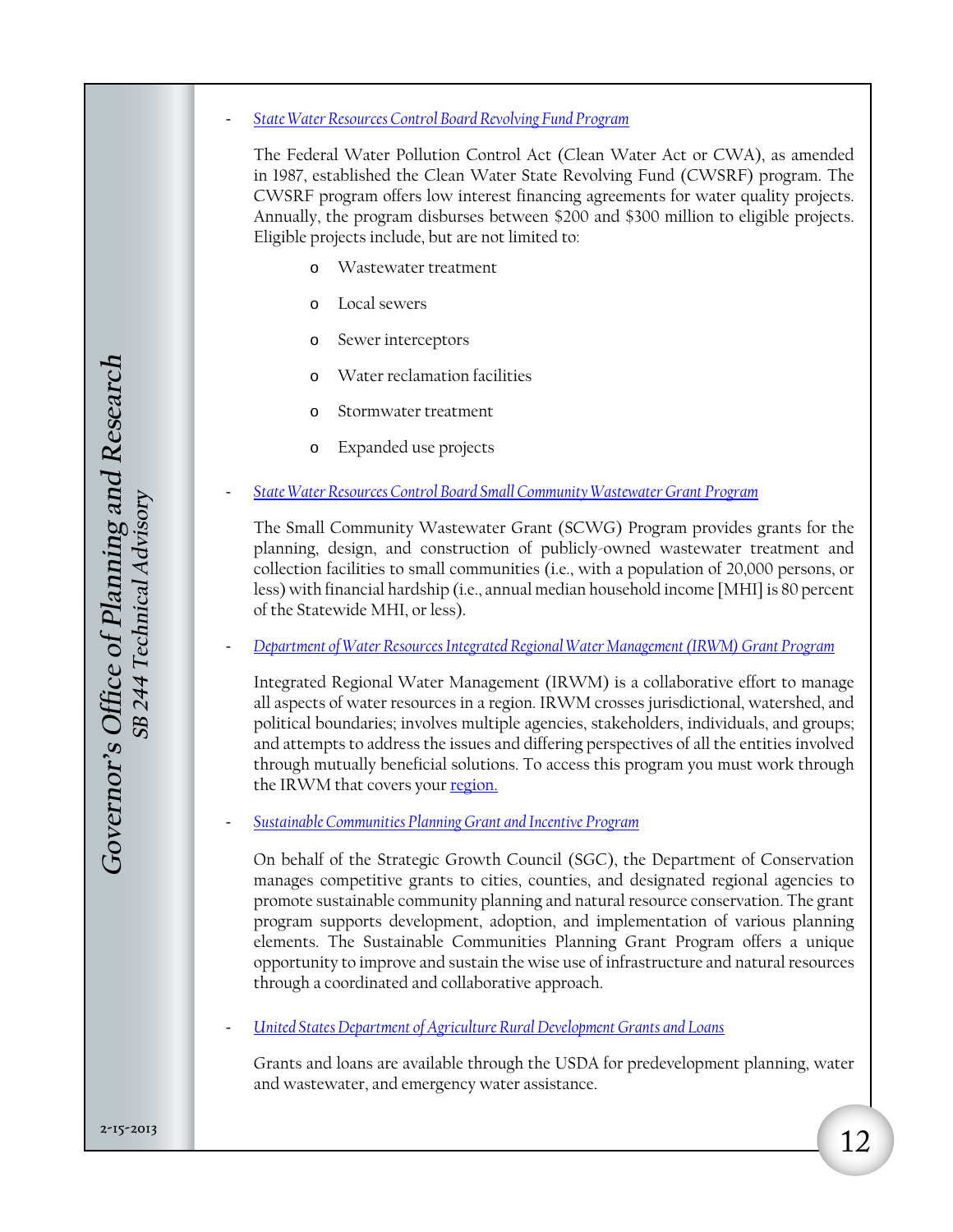#### - *[Community Development Block Grant Funds](http://portal.hud.gov/hudportal/HUD?src=/program_offices/comm_planning/communitydevelopment/programs)*

The Community Development Block Grant (CDBG) program is a flexible program that provides communities with resources to address a wide range of unique community development needs. Beginning in 1974, the CDBG program is one of the longest continuously run programs at HUD. The CDBG program provides annual grants on a formula basis to 1209 general units of local government and States.

### **Examples of Infrastructure Planning**

The following are examples of infrastructure planning that have been employed by some public agencies to address disadvantaged unincorporated areas as programs in their Housing Elements. These are provided for illustrative purposes only.

- *[City of Modesto Housing Element](http://www.ci.modesto.ca.us/ced/pdf/planning/documents/housing-element/GPA-08-001%20DOC%20Certified%20Housing%20Element%20July%202011.pdf)*

 County to address "islands," As stated in the Housing Element, there are many areas that have been The City of Modesto Housing Element was certified in July 2011 following City Council adoption on June 28, 2011. The Housing Element includes a program for ongoing coordination with Stanislaus developed with residences, often at urban densities, under the governance of Stanislaus County and within Modesto's Sphere of Influence. Within the five year planning period (2009-2014), the City plans to conduct ongoing coordination with Stanislaus County to address the following issues as they relate to "islands":

- Address any property tax issues
- Identify infrastructure upgrades and develop cost estimates for upgrading infrastructure in compliance with municipal code provisions and regulations

The annexation of the Shackelford area (138.71 acres) was approved by Stanislaus LAFCo on February 22, 2012, and became effective on June 1, 2012.

#### - *[Tulare County Housing Element](http://www.co.tulare.ca.us/civica/filebank/blobdload.asp?BlobID=5570)*

The Board of Supervisors on March 23, 2010, adopted the 2009 Tulare County Housing Element. The Housing Element includes an action program to continue to identify housing related infrastructure needs using a number of methods and sources, including, but not limited to:

- • Community needs assessments
- • Housing condition surveys
- Public comments at community meetings
- • Redevelopment implementation plans and amendments
- Community plans
- Relevant information from Health and Human Service Agency, Environmental Health Services, Regional Water Quality Control Board, public utility districts, community services districts and other agencies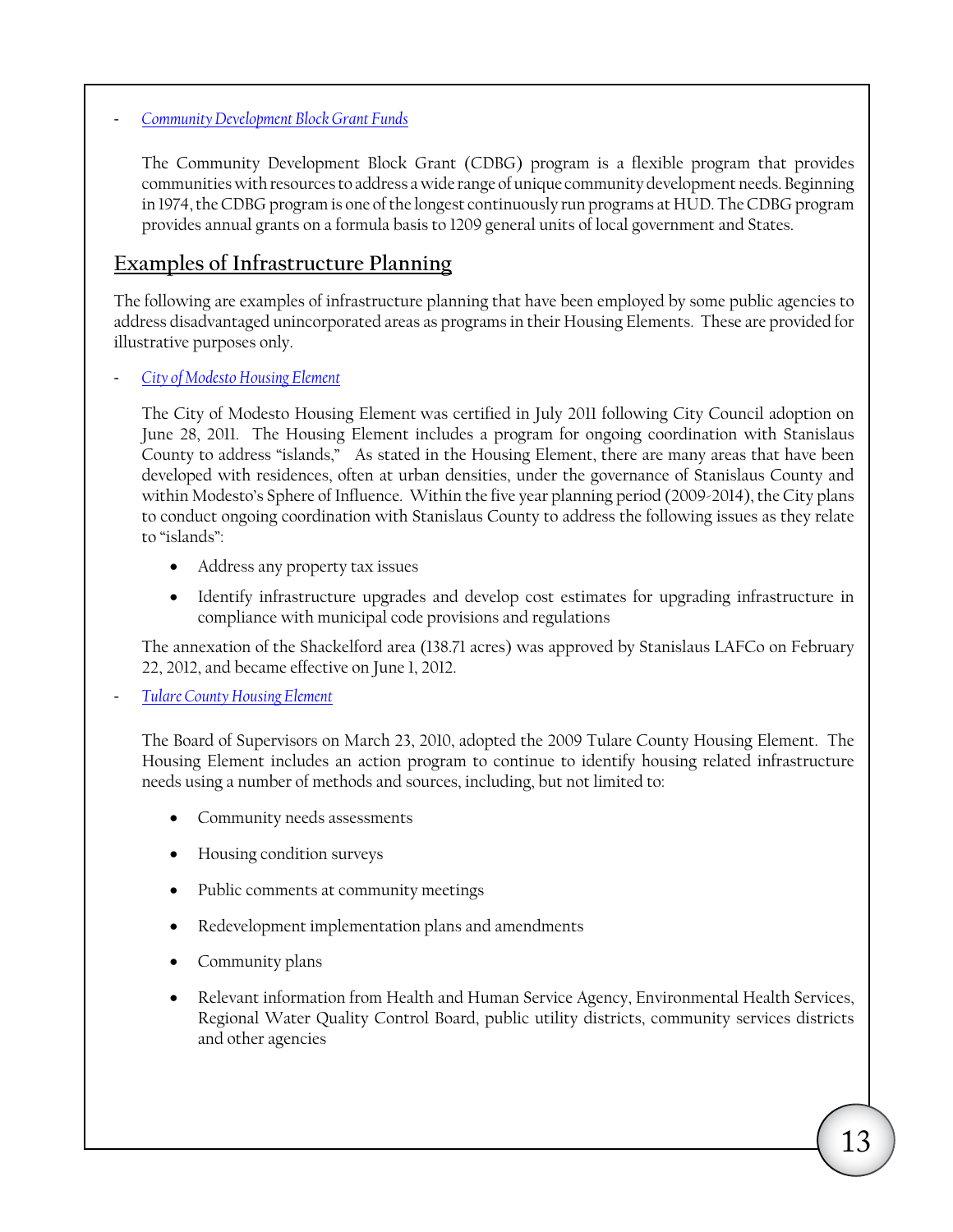Tulare County has been successful planning for infrastructure improvements for disadvantaged communities. The Board of Supervisors approved an agreement with the California Department of Water Resources to accept \$2 million in funding for the Tulare Lake Basin Disadvantaged Community Water Study Project. The Tulare Lake Basin includes Fresno, Kern, Kings, and Tulare Counties. The project will develop a plan that provides rural, disadvantaged communities with a safe, clean, and affordable potable water supply and effective and affordable wastewater treatments.

In addition, Tulare County is planning to replace an aging water distribution system in Seville, unincorporated community in Tulare County. In December 2011, the Tulare County Board of Supervisors approved the submittal of a grant application for Federal funding for the replacement of deteriorating distribution lines and water storage facilities in Seville. The total cost of the project is estimated to be more than \$2 million. The grant application for Federal funding and an existing grant application for State funding would cover the cost of the project.

To continue this commitment to identify housing-related infrastructure needs, the County will take the following steps:

- Provide technical assistance to local service providers including Public Utility Districts, Community Services Districts, and other water and wastewater providers
- Establish infrastructure development priorities for the County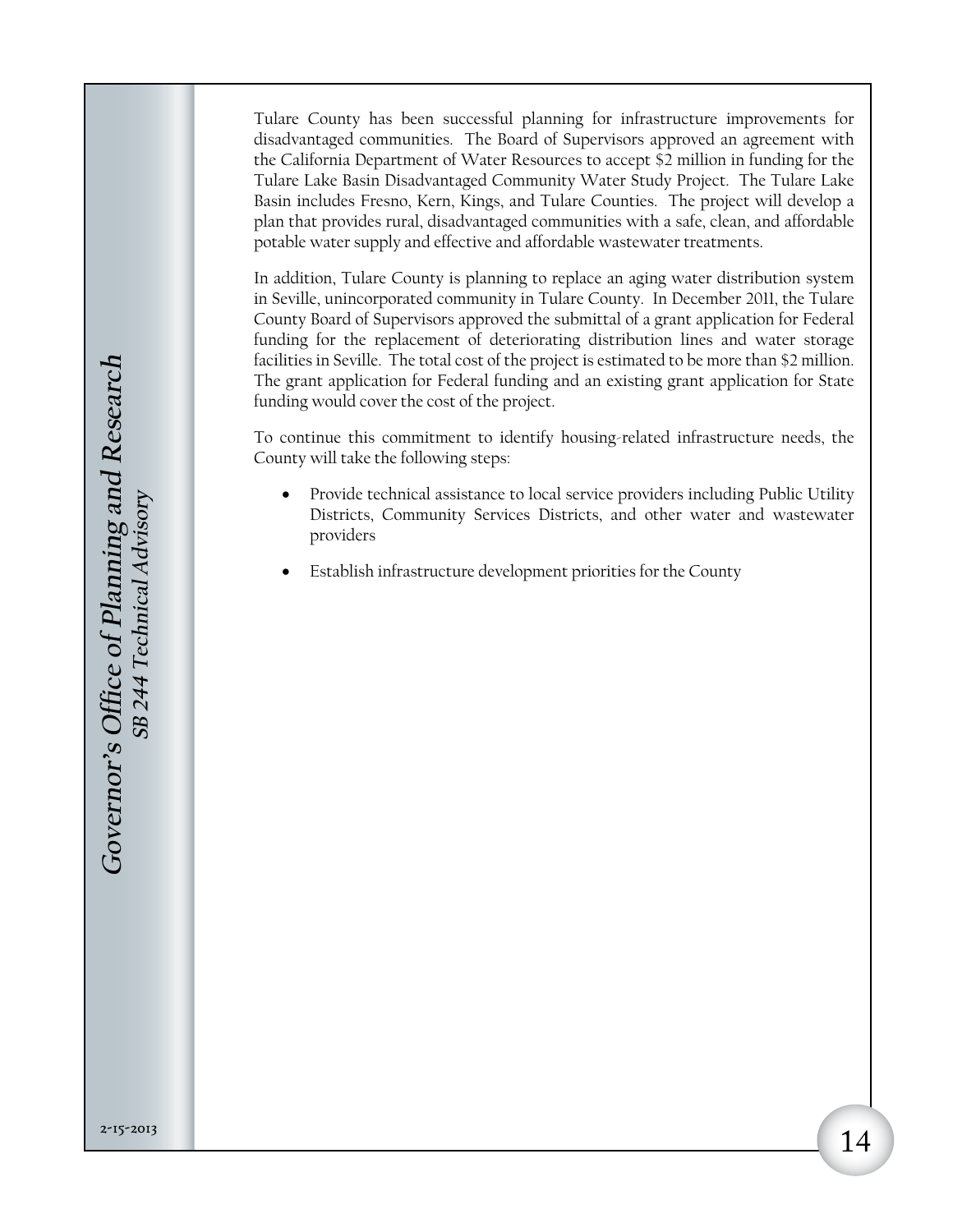### **Further Information about Disadvantaged Communities**

1. California Department of Water Resources Disadvantaged Communities Mapping Tool. [http://www.water.ca.gov/irwm/integregio\\_resourceslinks.cfm#DAC%20TOOL](http://www.water.ca.gov/irwm/integregio_resourceslinks.cfm#DAC%20TOOL)

2. California Rural Legal Assistance Foundation (2011). *The Human Costs of Nitrate-Contaminated Drinking Water in the San Joaquin Valley.* [http://www.pacinst.org/reports/nitrate\\_contamination/](http://www.pacinst.org/reports/nitrate_contamination/)

3. California Rural Legal Assistance Foundation and PolicyLink (2007) *Unincorporated Communities in the San Joaquin Valley: New Responses to Poverty, Inequity, and a system of Unresponsive Governance.* 

[http://www.prrac.org/projects/fair\\_housing\\_commission/los\\_angeles/Colonias\\_CRLA\\_%20](http://www.prrac.org/projects/fair_housing_commission/los_angeles/Colonias_CRLA_%20PolicyLink%20Framing%20Paper.pdf) [PolicyLink%20Framing%20Paper.pdf](http://www.prrac.org/projects/fair_housing_commission/los_angeles/Colonias_CRLA_%20PolicyLink%20Framing%20Paper.pdf)

4.Catarina de Albuquerque. *Report of the Special Rapporteur on the human right to safe drinking water and sanitation: Mission to the United States of America:*

[http://www2.ohchr.org/english/bodies/hrcouncil/docs/18session/A-HRC-18-33-Add4\\_en.pdf](http://www2.ohchr.org/english/bodies/hrcouncil/docs/18session/A-HRC-18-33-Add4_en.pdf)

5. Council for Watershed Health. Disadvantaged Communities Outreach Evaluation Project (for Greater Los Angeles Region Integrated Regional Water Management Plan) webpage: <http://watershedhealth.org/programsandprojects/dac.aspx>

6. InternationalHuman Rights Law Clinic, University of California, Berkeley School of Law *Human Rights at Home - The rights to housing, water, and political participation in San Joaquin Valley unincorporated communities* [http://www.law.berkeley.edu/files/IHRLC HumanRightsatHomeNovember2007FINALVERSION.pdf](http://www.law.berkeley.edu/files/IHRLC/HumanRightsatHomeNovember2007FINALVERSION.pdf)

7. PolicyLink and California Rural Legal Assistance (2011). *Community Equity Initiative: A Collaborative for Change. [http://www.policylink.org/atf/cf/%7B97c6d565-bb43-406d-a6d5-eca3bbf35af0%7D/CEI\\_FINAL.PDF](http://www.policylink.org/atf/cf/%7B97c6d565-bb43-406d-a6d5-eca3bbf35af0%7D/CEI_FINAL.PDF)*

8. Self Help Enterprises for the California Partnership for the San Joaquin Valley *An Evaluation of Water Program Funding Available to Disadvantaged Communities*  [http://www.sjvpartnership.org/uploaded\\_files/WG\\_doc/WAT\\_SHE\\_FundProgramEval.pdf](http://www.sjvpartnership.org/uploaded_files/WG_doc/WAT_SHE_FundProgramEval.pdf)

9. Tulare County. Tulare Lake Basin Disadvantaged Community Water Study webpage: [http://www.co.tulare.ca.us/government/county\\_office/disadvantaged\\_community\\_grant/default.asp](http://www.co.tulare.ca.us/government/county_office/disadvantaged_community_grant/default.asp)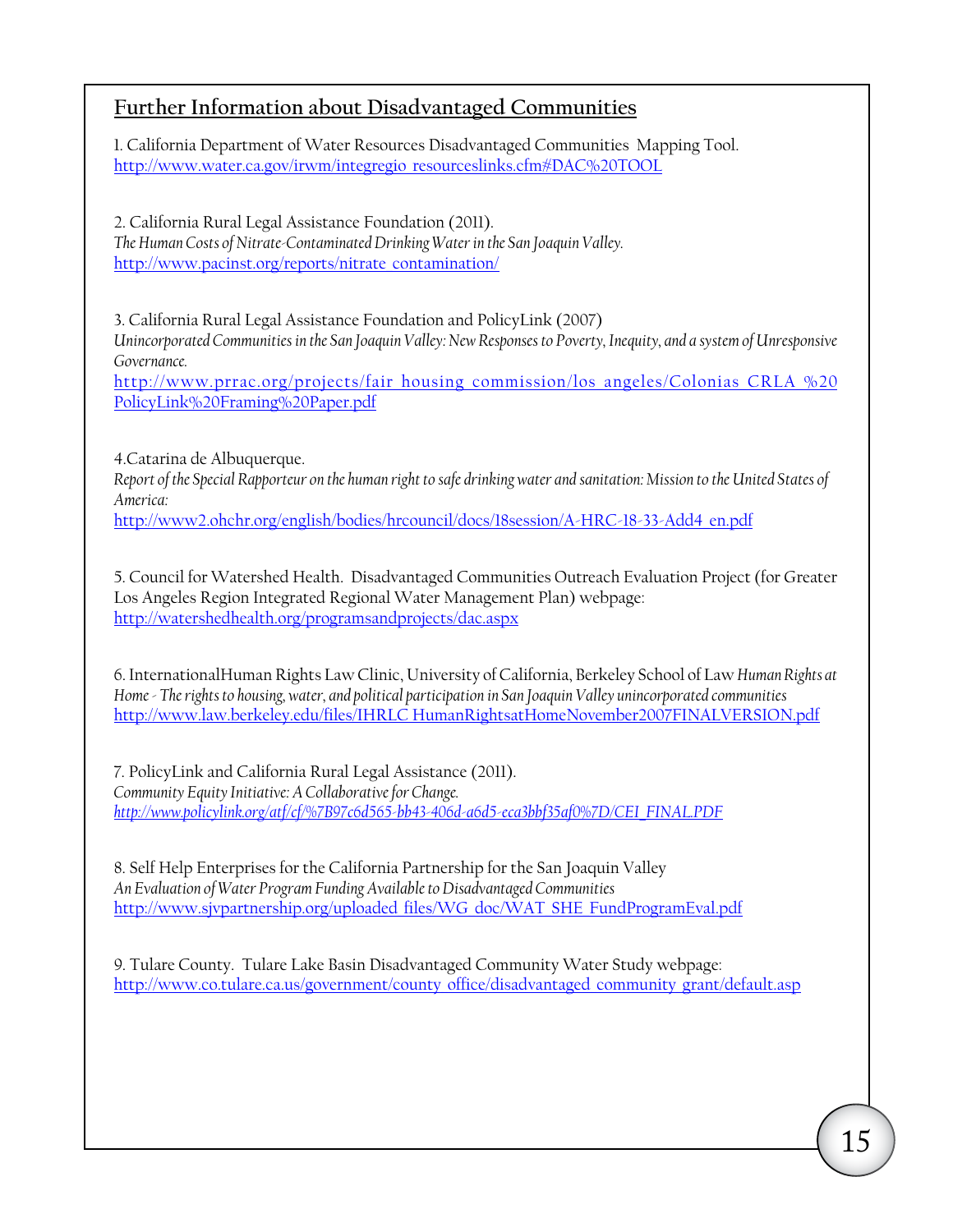### **OPR Resources**

1. [LACFos, General Plans, and City Annexations](http://www.opr.ca.gov/docs/LAFCOs_GeneralPlans_City_Annexations.pdf) (February 2012)

This document provides a primer on Local Agency Formation Commissions (LAFCos) from a land use planning perspective. The publication addresses the city annexation process, CEQA, and local general plans.

2. [OPR General Plan Guidelines](http://www.opr.ca.gov/s_generalplanguidelines.php) (October 2003)

To assist local governments in meeting this responsibility, the Governor's Office of Planning and Research is required to adopt and periodically revise guidelines for the preparation and content of local general plans.

3. [Location Maps Required for State Agencies' Review](http://opr.ca.gov/docs/Location_Maps.pdf) (September 2000) CEQA Guidelines require the submittal of a suitable map along with the NOP for an EIR under Section 15082 (a) (1) (b), and in the Draft EIR itself, under Section 15124 (a).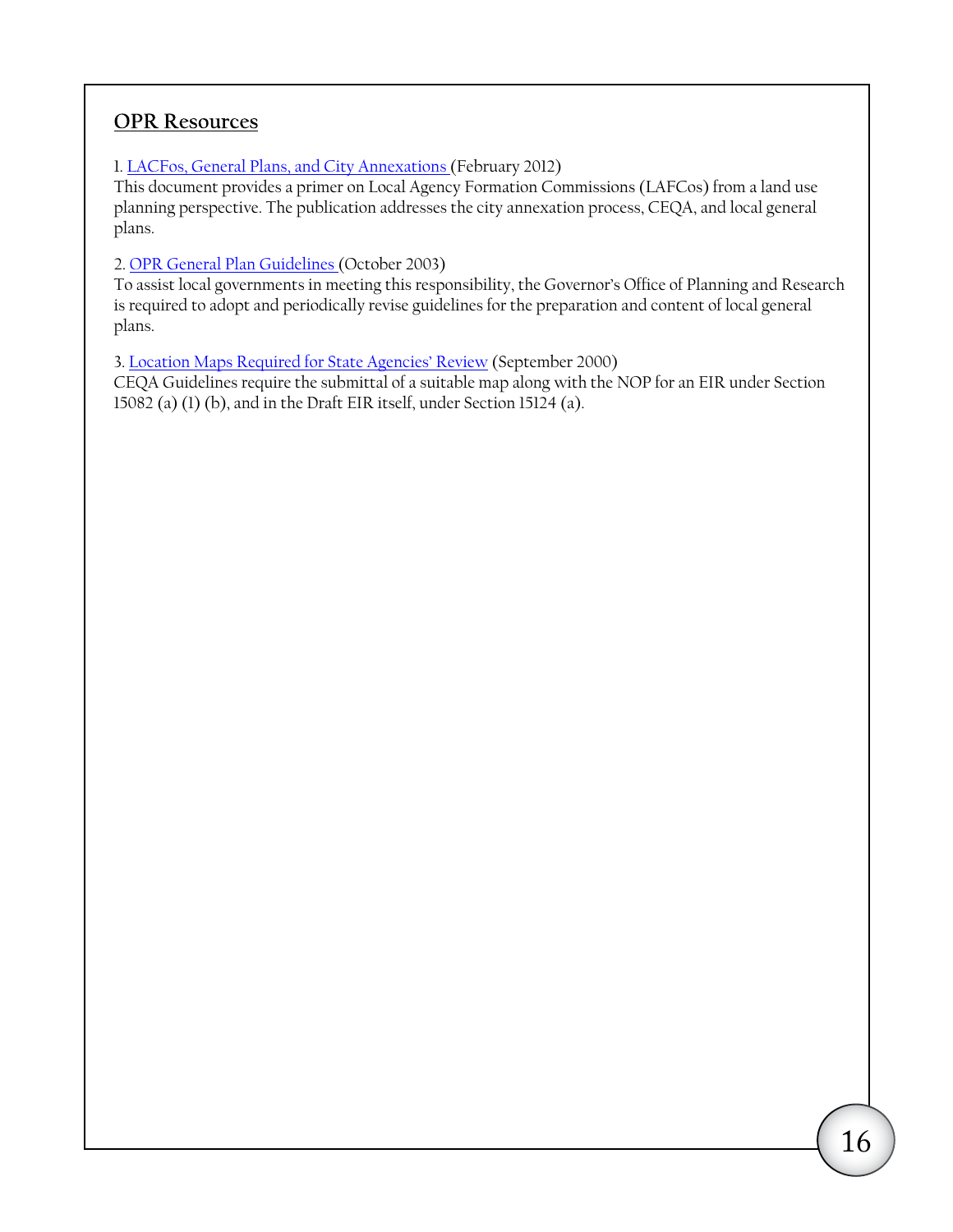### **Glossary**

**Annexation:** the inclusion, attachment, or addition of territory to a city or district ([http://www.caLAFCo.](http://www.caLAFCo.org/docs/CKH/2011_CKH_Guide.pdf) [org/docs/CKH/2011\\_CKH\\_Guide.pdf](http://www.caLAFCo.org/docs/CKH/2011_CKH_Guide.pdf))

**Annexation Survey:** U.S. Census Bureau conducts the Boundary and Annexation Survey (BAS) annually to collect information about selected legally defined geographic areas. The BAS is used to update information about the legal boundaries and names of all governmental units in the United States. ([http://www.census.](http://www.census.gov/geo/www/bas/bashome.html) [gov/geo/www/bas/bashome.html\)](http://www.census.gov/geo/www/bas/bashome.html)

**California Environmental Quality Act** (**CEQA)**: The California Environmental Quality Act (CEQA) generally requires state and local government agencies to inform decision makers and the public about the potential environmental impacts of proposed projects, and to reduce those environmental impacts to the extent feasible. ([http://www.opr.ca.gov/m\\_ceqa.php\)](http://www.opr.ca.gov/m_ceqa.php)

**Census Designated Place:** delineated for each decennial census as the statistical counterparts of incorporated places. CDPs are delineated to provide data for settled concentrations of population that are identifiable by name but are not legally incorporated under the laws of the state in which they are located. The boundaries usually are defined in cooperation with local or tribal officials. [\(http://www.census.gov/geo/](http://www.census.gov/geo/www/cob/pl_metadata.html) [www/cob/pl\\_metadata.html](http://www.census.gov/geo/www/cob/pl_metadata.html))

**Community:** means an inhabited area within a city or county that is comprised of no less than 10 dwellings adjacent or in close proximity to one another. (GC Section 65302.10.(a))

**Cortese-Knox-Hertzberg Local Government Reorganization Act of 2000:** establishes procedures for local government changes of organization, including city incorporations, annexations to a city or special district, and city and special district consolidations. ([http://www.caLAFCo.org/docs/CKH/2011\\_CKH\\_Guide.](http://www.calafco.org/docs/CKH/2011_CKH_Guide.pdf) [pdf](http://www.calafco.org/docs/CKH/2011_CKH_Guide.pdf))

**Disadvantaged Unincorporated Community**: a fringe, island, or legacy community in which the median household income is 80 percent or less than the statewide median household income. (GC Section  $65302.10.(a))^1$ 

**District or Special District**: an agency of the state, formed pursuant to general law or special act, for the local performance of governmental or proprietary functions within limited boundaries and in areas outside district boundaries when authorized by the commission pursuant to GC Section 56133. Includes a county service area but excludes: the state, a county, a city, a school district or a community college district, an assessment district or a special assessment district,an improvement district, a community facilities district formed pursuant to the Mello-Roos Community Facilities Act of 1982, a permanent road division formed pursuant to Article 3 of Chapter 4 of Division 2 of the Streets and Highways Code, an air pollution control district or an air quality maintenance district, and a zone of any special district. ([http://www.caLAFCo.](http://www.caLAFCo.org/docs/CKH/2011_CKH_Guide.pdf) [org/docs/CKH/2011\\_CKH\\_Guide.pdf](http://www.caLAFCo.org/docs/CKH/2011_CKH_Guide.pdf))

**Fringe Community**: any inhabited and unincorporated territory that is within a city's sphere of influence. (GC Section [65302.10](https://65302.10). (a))

 GC Section 56033.5 defines "Disadvantaged unincorporated community" as an inhabited territory, as defined by Section 56046, or as determined by commission policy, that constituted all or a portion of a "disadvantaged community" as defined by Section 79505.5 of the Water Code (Amended by Stats.2011, Ch. 513) 1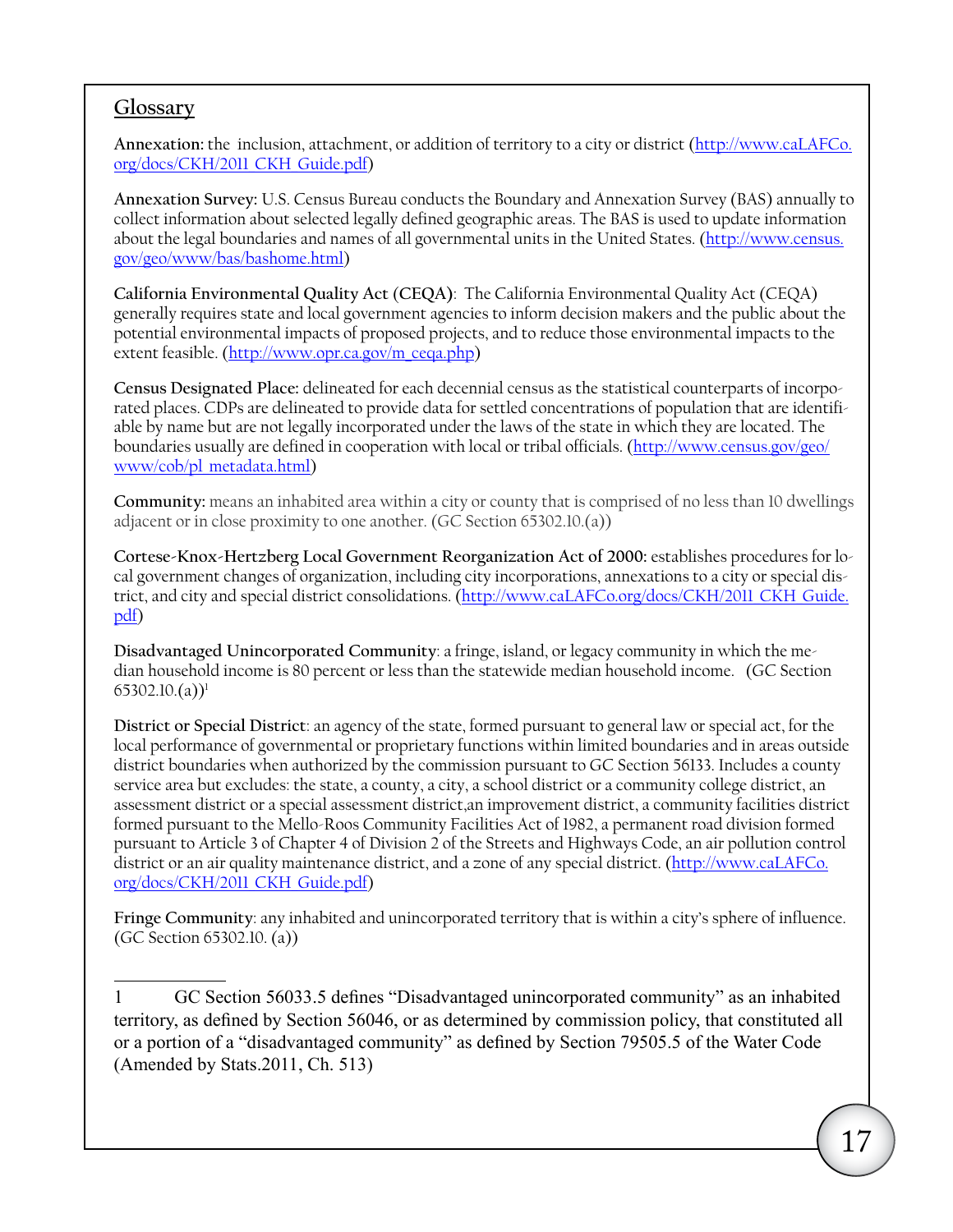**Integrated Regional Water Management (IRWM):** A collaborative effort to manage all aspects of water resources in a region. IRWM crosses jurisdictional, watershed, and political boundaries; involves multiple agencies, stakeholders, individuals, and groups; and attempts to address the issues and differing perspectives of all the entities involved through mutually beneficial solutions. (http:// [www.water.ca.gov/](http://www.water.ca.gov/irwm/index.cfm) [irwm/index.cfm\)](http://www.water.ca.gov/irwm/index.cfm)

**Island Community**: any inhabited and unincorporated territory that is surrounded or substantially surrounded by one or more cities or by one or more cities and a county boundary or the Pacific Ocean. (GC Section [65302.10](https://65302.10). (a))<sup>2</sup>

Land Use Element: one of seven mandatory elements of a local general plan, the land use element functions as a guide to planners, the general public and decision-makers as to the ultimate pattern of development for the city or county at build-out. ([opr.ca.gov/docs/General\\_Plan\\_Guidelines\\_2003.pdf\)](http://opr.ca.gov/docs/General_Plan_Guidelines_2003.pdf)

**Legacy Community**: a geographically isolated community that is inhabited and has existed for at least 50 years. (GC Section [65302.10](https://65302.10). (a))

**Local Agency Formation Commissions (LAFCo**): LAFCos are responsible for coordinating logical and timely changes in local governmental boundaries, conducting special studies that review ways to reorganize, simplify, and streamline governmental structure and preparing a sphere of influence for each city and special district within each county. LAFCos regulate, through approval or denial, the boundary changes proposed by other public agencies or individuals. ([http://www.caLAFCo.org/about.htm\)](http://www.caLAFCo.org/about.htm)

**Municipal Level Services**: services typically provided by cities such as fire, police, garbage collection, water, sewer, etc.

**Municipal Service Review**: a review of the municipal services provided in the county or other appropriate area such as a proposed incorporation area designated by LAFCo's Commission. (GC Section 56430)

**Principal Infrastructure Funding Mechanisms:** the principal funding sources for local government infrastructure are taxes, benefit assessments, bonds and exactions (including impact fees). ([http://opr.ca.gov/](http://opr.ca.gov/docs/General_Plan_Guidelines_2003.pdf) [docs/General\\_Plan\\_Guidelines\\_2003.pdf](http://opr.ca.gov/docs/General_Plan_Guidelines_2003.pdf))

**Sphere of Influence**: a plan for the probable physical boundaries and service area of a local agency, as determined by LAFCo. (http://www.caLAFCo.org/docs/CKH/2011 CKH\_Guide.pdf)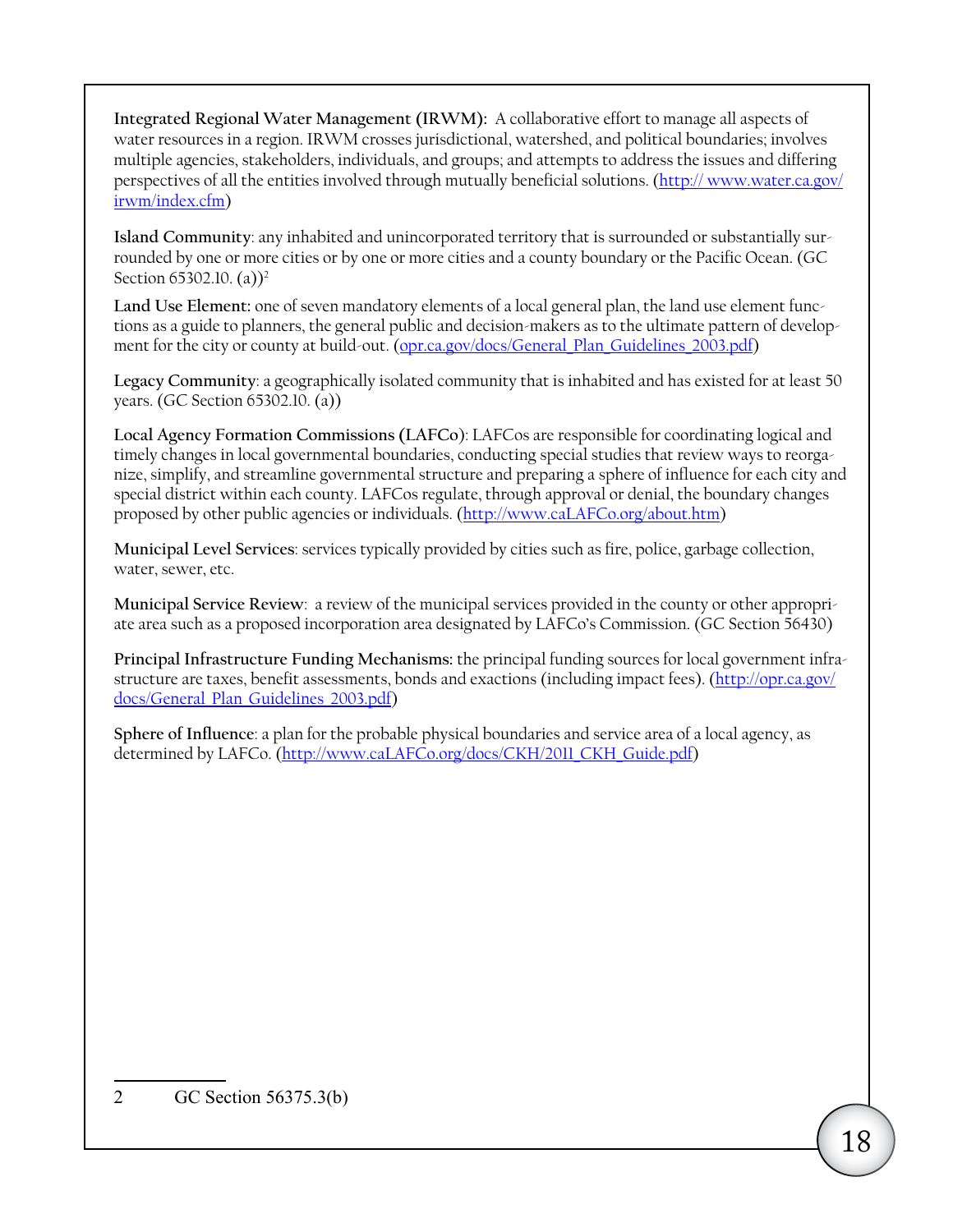## **Funding Matrix**

The following matrix lists funding opportunities for drinking water projects. To learn more about the specific funding sources, please visit the websites of the listed State agencies for more information.

| Agency                                                               | Program<br>(year passed or created)                                                     | <b>Funding Provided</b><br>$(in$ million $$)$                                                                                                                                                                                                                                                                                                                                                                             | Funding<br>Remaining/Available<br>$(in$ million $$)$                                                      | Limitations/Barriers on Use of Funds<br>for Drinking Water Treatment<br>(capital or O&M)                                                                                                                                                                                                                                                                                                                                                                      |
|----------------------------------------------------------------------|-----------------------------------------------------------------------------------------|---------------------------------------------------------------------------------------------------------------------------------------------------------------------------------------------------------------------------------------------------------------------------------------------------------------------------------------------------------------------------------------------------------------------------|-----------------------------------------------------------------------------------------------------------|---------------------------------------------------------------------------------------------------------------------------------------------------------------------------------------------------------------------------------------------------------------------------------------------------------------------------------------------------------------------------------------------------------------------------------------------------------------|
| California Department of<br>Public Health (CDPH)                     | Safe Drinking Water State<br>Revolving Fund (SDWSRF) (1996)<br>(grants and loans)       | Generally \$100-\$150: Low-interest loans and some<br>grants to support water systems with technical,<br>managerial, and financial development and<br>infrastructure improvements.                                                                                                                                                                                                                                        | \$130-\$150 (revolving funds)<br>(annually)                                                               | • 20 to 30% of annual federal contribution can<br>be used for grants. The remainder must be<br>committed to loans.<br>• Funds can be used only for capital costs.<br>Cannot be used for O&M<br>• Only loans (not grants) for privately owned<br>water systems.<br>• Some funds available for feasibility and<br>planning studies for eligible projects/systems.<br>• Can only be used for Public Water Systems<br>(not domestic wells or State Small Systems) |
|                                                                      | Proposition 84 (2006)<br>(grants)                                                       | \$180: Small community improvements.                                                                                                                                                                                                                                                                                                                                                                                      | \$0 (Over subscribed)                                                                                     | • Funds can be used only for capital costs.<br>Cannot be used for O&M.<br>• Some funding available for feasibility and<br>planning studies for eligible projects/systems.<br>• Can only be used for Public Water Systems<br>not domestic wells or State Small Systems                                                                                                                                                                                         |
|                                                                      |                                                                                         | \$60: Protection and reduction of contamination of<br>groundwater sources.<br>\$50 Matching funds for federal DWSRF                                                                                                                                                                                                                                                                                                       | \$0 (Fully allocated)<br>Will be fully committed with<br>the current year grant but not<br>yet liquidated |                                                                                                                                                                                                                                                                                                                                                                                                                                                               |
|                                                                      |                                                                                         | \$10: Emergency and urgent projects.                                                                                                                                                                                                                                                                                                                                                                                      | $-57$                                                                                                     | · Used to address sudden unanticipated<br>emergency situation such as fires, earthquakes<br>and mud slides that damage critical water<br>infrastructure. May fund short term<br>mitigations such as hauled water.                                                                                                                                                                                                                                             |
|                                                                      | Proposition 50 (2002)<br>(grants)<br>(fully allocated)                                  | \$50: Water security for drinking water systems.<br>\$69: Community treatment facilities and monitoring<br>programs.                                                                                                                                                                                                                                                                                                      | \$0 (fully allocated)<br>\$0 (fully allocated)                                                            | • Can only be used for capital costs. Cannot be<br>used for O&M.<br>• Can only be used for Public Water Systems<br>not domestic wells or State Small Systems                                                                                                                                                                                                                                                                                                  |
|                                                                      |                                                                                         | \$105: Matching funds for federal grants for public<br>water system infrastructure improvements.                                                                                                                                                                                                                                                                                                                          | \$0 fully allocated, mostly<br>liquidated                                                                 |                                                                                                                                                                                                                                                                                                                                                                                                                                                               |
| <b>State Water Resources</b><br>Control Board<br>(State Water Board) | Clean Water State Revolving Fund<br>(Expanded Use Program) (CWSRF)<br>(1987)<br>(loans) | \$200-\$300 per year: Water quality protection<br>projects, wastewater treatment, nonpoint source<br>contamination control, and watershed management.                                                                                                                                                                                                                                                                     | \$50 per agency per year; can be<br>waived                                                                | Eligible Uses: Stormwater treatment and<br>diversion, sediment and erosion control, stream<br>restoration, land acquisition. Drinking water<br>treatment generally not eligible except under<br>certain Expanded Use scenarios. Capital cost<br>only. O&M not eligible.                                                                                                                                                                                       |
|                                                                      | Small Community Groundwater<br>Grants(Prop 40)<br>(2004, amended 2007)<br>(grants)      | \$9.5. Assist small disadvantaged communities<br>(<20,000pp) with projects where the existing<br>groundwater supply exceeds maximum contaminant<br>levels, particularly for arsenic or nitrate                                                                                                                                                                                                                            | \$1.4 remaining<br>\$0.3 available to encumber; \$1.1<br>available to appropriate                         | \$ can go to local govt or NGO. Must<br>demonstrate financial hardship. Can only<br>provide alternate water supply. No O&M costs.<br>Program not currently active due to staff<br>resource limitations                                                                                                                                                                                                                                                        |
|                                                                      | State Water Quality Control Fund:<br>Cleanup and Abatement Account<br>(2009)            | \$10 in 2012 (varies annually): Projects to (a) clean up<br>waste or abate its effects on waters of the state, when<br>there is no viable responsible party, or (b) address a<br>significant unforeseen water pollution problem<br>(regional water boards only). Funds can be allocated<br>to: Public Agencies, specified tribal governments, and<br>not-for profit organizations that serve disadvantaged<br>communities | \$10, but varies.                                                                                         | Eligible Uses: Emergency cleanup projects;<br>projects to clean up waste or abate its effects on<br>waters of the state; regional water board<br>projects to address a significant unforeseen<br>water pollution problem.<br>Recipient must have authority to clean up<br>waste.<br>Under certain circumstances this fund has been<br>used to provide drinking water O&M for limited                                                                          |